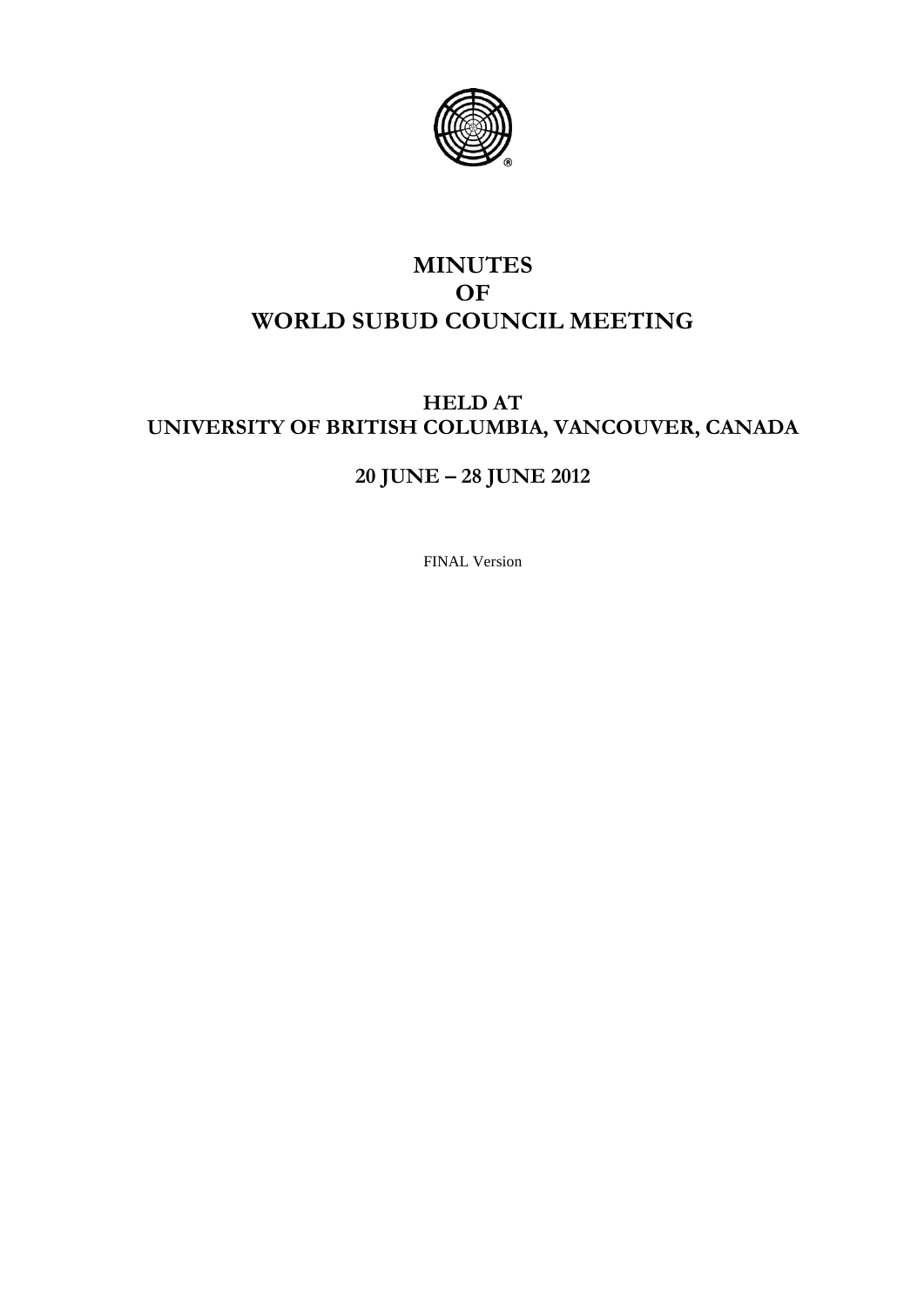| <b>CONTENTS</b>  |                                                 | Page |
|------------------|-------------------------------------------------|------|
| 1.               | World Subud Council Overview                    | 3    |
|                  | <b>International Helper Reports</b>             |      |
|                  | Susila Dharma International Association         |      |
|                  | Muhammad Subuh Foundation                       |      |
|                  | Subud Enterprise Services International         |      |
|                  | Subud Youth Activities International            |      |
|                  | Subud International Health Association          |      |
|                  | Subud International Cultural Association        |      |
| 2.               | Working Groups 1                                | 5    |
| $\overline{3}$ . | <b>Strategic Area Working Groups</b>            | 9    |
| 4.               | Working Groups II                               | 10   |
| 5.               | Plenary                                         | 12   |
| 6.               | Subud Materials Project                         | 13   |
| 7.               | Working Groups III                              | 13   |
| 8.               | 2014 World Congress                             | 15   |
| 9.               | <b>WSA</b> Archives                             | 16   |
| 10.              | Fundraising/Finance & Budgets                   | 17   |
| 11.              | World Subud Council - Muhammad Subuh Foundation | 19   |
| 12.              | Subud Enterprise Services International         | 20   |
| 13.              | Presentations                                   | 20   |
| 14.              | 2013 WSC Meeting                                | 21   |
| 15.              | Closing WSC meeting                             | 21   |
| 16.              | Items not fully addressed                       | 22   |
|                  | Summary of Recommendations and Resolutions      | 23   |
|                  | Attachments and Appendices                      | 28   |

## ATTENDEES:

|                                                            |                                                                                                                | WSA Affiliate & Activity Coordinators                   |                    |  |
|------------------------------------------------------------|----------------------------------------------------------------------------------------------------------------|---------------------------------------------------------|--------------------|--|
| WSA Chair                                                  | Luke Penseney                                                                                                  | and Foundation Chairs:                                  |                    |  |
| WSA Deputy Chair                                           | Elias CoragemDumit                                                                                             | SDIA Chairperson                                        | Kumari Beck        |  |
| WSA Executive Chair                                        | Maxwell Fraval                                                                                                 | SICA Chairperson                                        | Latifah Taormina   |  |
| WSA Exec. Vice-chair                                       | Maya Korzybska                                                                                                 | SYAI Representative Area III                            | Alexandra Woodward |  |
| <b>WSA</b> Treasurer                                       | Hammond Peek                                                                                                   | SESI Coordinator                                        | Ruslan Morris      |  |
| WSA Accountant                                             | Elwyn Waugh                                                                                                    | SIHA Cordinator                                         | Matthew D'Haemer   |  |
| <b>WSA</b> Secretary                                       | Silvana Caradoc Evans                                                                                          | MSF Chair                                               | Bachtiar Lorot     |  |
| Minute Secretary                                           | Asmaniah Fraval                                                                                                |                                                         |                    |  |
| Zone Representatives/ WSA Directors:                       |                                                                                                                |                                                         |                    |  |
| Zone $1/2$                                                 | Hadrian Fraval                                                                                                 | Zone 7                                                  | Dave Hitchcock     |  |
| Zone 3                                                     | Paloma de la Viña                                                                                              | Zone 8<br>Rodrigo Mudarra Michelina                     |                    |  |
| Zone 4                                                     | Robiyan Easty                                                                                                  | Zone 9                                                  | Mauricio Castillio |  |
| Zone 5                                                     | <b>Harvey Peters</b>                                                                                           |                                                         |                    |  |
| International Helpers:                                     |                                                                                                                |                                                         |                    |  |
| Area I: An Dien Madden; Renata Peek; Isti da Silva; Luqman |                                                                                                                | Area II: Elisabeth Bammel; Dorinda Johnson; RagnaValli; |                    |  |
| Harris; Joyowidarbo; Amarjit Singh                         |                                                                                                                | Hamish Barker; Hassan Czwiertnia; Lawrence Leetz;       |                    |  |
|                                                            | Area III: Elaina Dodson; Grace Hodgson; Daniela Urrutia; Hamilton Schragen; Manuel Urrejola Gonzalez; Reynaldo |                                                         |                    |  |
| Mosquera.                                                  |                                                                                                                |                                                         |                    |  |
| Other Attendees:                                           |                                                                                                                | Apologies:                                              |                    |  |
| SESI Board Member                                          | Rasjad Pollard                                                                                                 | Zone 6                                                  | Rida Liobo Loote   |  |
| <b>WSA Archives Coordinator</b>                            | Armand Bisson                                                                                                  | <b>Stuart Cooke</b>                                     | WSA Fundraiser     |  |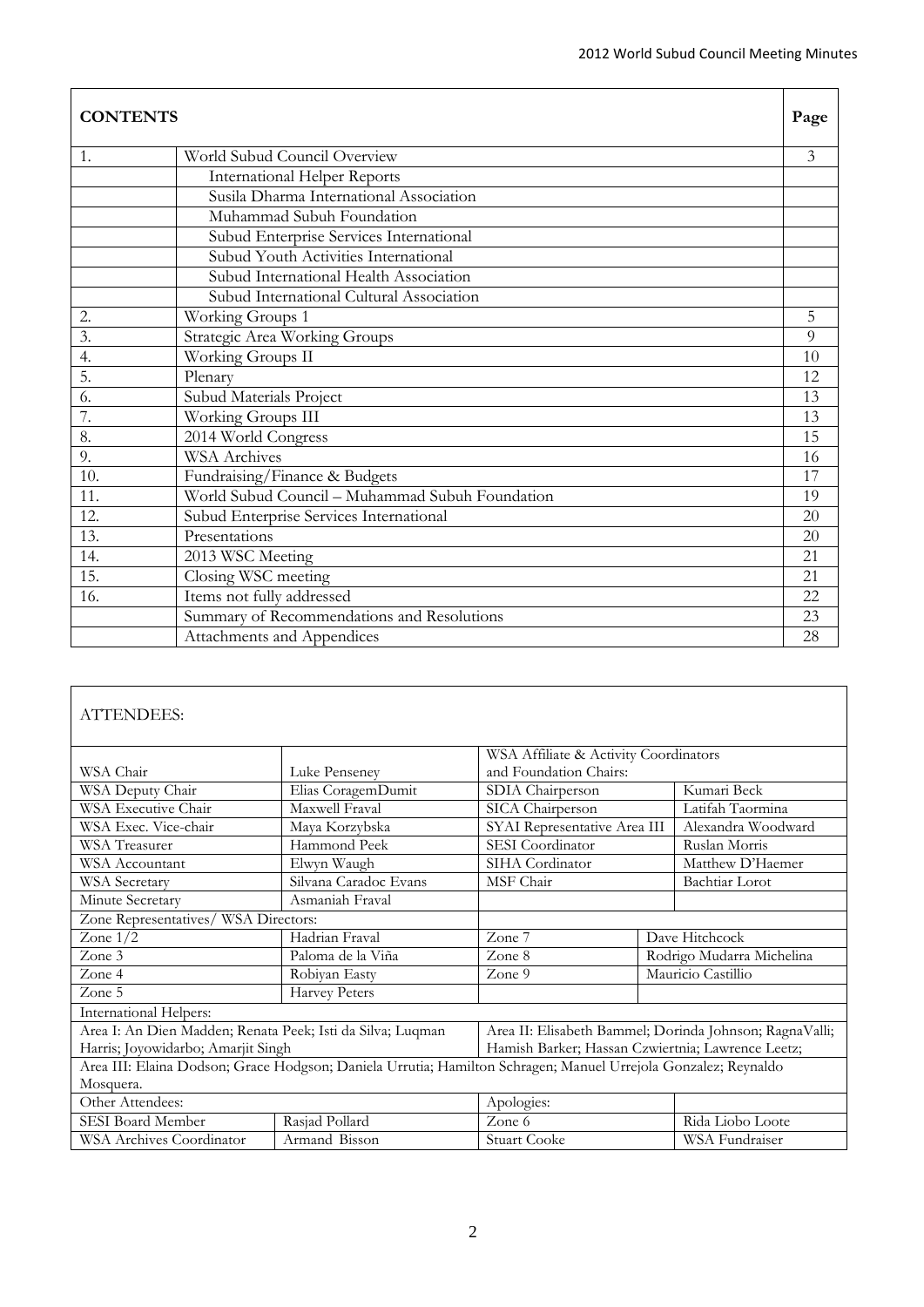## **1. WORLD SUBUD COUNCIL (WSC) OVERVIEW**

## **1.1 WSA CHAIR**

Luke Penseney outlined five major building blocks going forward to Puebla:- enterprise, heritage/archive, Subud communities and international centres, organisational development and communication, finance and fundraising. Since last council meeting, progress has been made on: Archives (major fundraiser ready to start Sept.2012), WSHPP (proposed new development framework), Amanecer (stabilization/new development planning), SICA development (new website/activities); Kalimantan liaison (Sinar Investors Association (SIA) supported links to Kalimantan Gold Corporation (KGC)/new enterprise potential) and communications/outreach (new websites and regular skype meetings across Subud organizations).

We have to make progress in completing vital tasks including: integrated larger scale international fundraising; specific major archives funding; improved communications and database utilization in support of improved member services and fundraising. We have targeted the reduction/removal of our WSA operating deficit as far as possible in 2012-13. Also strengthened/more self-sustaining wing/affiliates including: SESI; SICA; SYAI; SIHA.

We need to be mindful of Ibu Rahayu's advice not to spend the last half year only focusing on the World Congress. The challenge is to renew enthusiasm for the latihan worldwide. To provide improved services in the areas of translation, helper support, renewed large and small-scale enterprise growth media/publications, new/improved websites that significantly improve member's lives in Subud. To improve our connections across our Subud community in support of the renewal of member's strength in the latihan, within Subud groups and centres internationally. To support more collaborative efforts between WSA, MSF, SDIA, SICA, SESI, SYAI etc. on Subud houses, new enterprises, external joint ventures outside Subud.

To be more evident in our groups and projects ready for a more dynamic, confident demonstration of the reality of Subud in the world at Puebla Congress 2014.

## **1.2 WSA EXECUTIVE CHAIR**

Maxwell Fraval paid a tribute to Julia and welcomed Silvana as the new WSA Secretary. He thanked Maya, Hammond and Elwyn for their support and Asmaniah for helping with the minutes at this meeting. Archives report deferred until 24<sup>th</sup> June.

**Finance:** Stuart Cooke, WSA fundraiser, has produced an ambitious fundraising strategy.

The Audited accounts for WSA and MSF were completed on time. Hammond and Elwyn were thanked for setting up the internet based donation system.

**Kalimantan Investment Corporation (KIC)**: During last year, the KIC Liquidation Trust was formed. Chair of the Trust, Evan Padilla, reported that a mail out to shareholders has been sent in an effort to trace shareholders or relatives/ executors of estates in the case of deceased shareholders. KGC shares held by WSA will be transferred to the KIC Liquidation Trust once as many of the shareholders as possible have been traced.

**Sinar Investors Association** (SIA) was formed in 2011. Maxwell thanked Ruslan and Luke for the part they have played in the formation of this Association. Luke represented SIA at the KGC AGM. This provides a channel for information to and from Subud investors in KGC.

Wisma Subud Heritage Protection Project (WSHPP): There are three areas of activity – consolidation of institutional land holding; heritage protection; strategic purchase of land. Stuart Cooke has agreed to join the concept and strategic planning group. A review of the progress of the WSHPP will occur at this meeting.

**Care Support**: Annabella Ashby resigned; Arnaud Delune is the new overall coordinator and his report has been circulated.

**Copyright**: after four attempts, and five years, the name 'SUBUD' and the symbol have been registered in the USA, with financial support from SUSA.

**Communications** from the executive to WSA are now being sent using PhpLists enabling multiple messages to be sent to different groupings of the WSA's data base

**Wings**: It is rewarding and inspiring to see how the Wings are working. Their respective reports have been tabled.

**Mission Statement:** This has been deferred many times in the past and will be addressed at this meeting.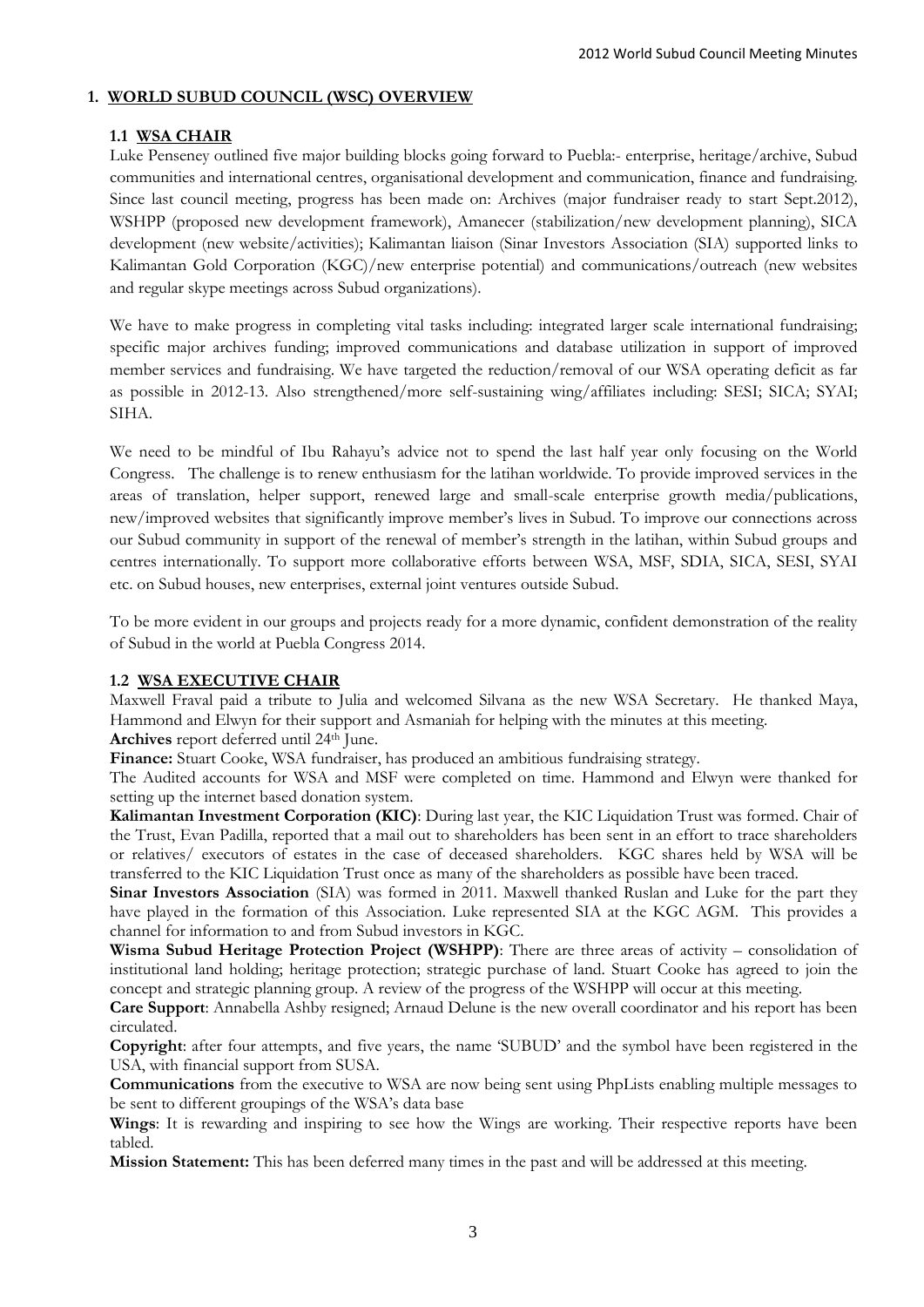## **1.3 INTERNATIONAL HELPERS (IH'S)**

See: International Helper Area 1, 2 and 3 reports already circulated

IH and Zone Rep reports were brought forward more fully at his WSC via a 'Zones Review' day.

**Area 1**: in the last two years most countries have been visited twice, except Pakistan and China where we now have some members. Membership in India and Indonesia is increasing, particularly Indonesia where there are about 5,000 members.

In general, the membership is ageing; younger members are often too busy to contribute to committee work.

Area 1 IH's offer their support for Hadrian Fraval, Zone 1 & 2 Representative.

An Dien reported on Vietnam and their need for, and difficulties in, acquiring a latihan hall: she conveyed their request to WSC for help to achieve this.

**Area 2:** as there are many countries in this area the IHs rely on testing as to which countries they visit. There are many invitations and expectations but the IHs try to make the members aware that it is their latihan that is important and discourage any dependency on the IH's. Many European and African countries' membership is still so small that they lack national organizations and rely on IH's to some extent.

**Area 3**: visits this year have been concentrated in North America, with visits also to Cuba, Argentina and Amanecer. \$1500 donated to WSA for IH travel from the recent California Regional Gathering. The latihan is alive and well, even in the smaller groups. Luke added: There is a great deal of experience within older established groups (e.g. in California and the East Coast that provides a solid foundation of helper loyalty and support for members and the latihan)

Emphasis on working with helpers at local, regional and national level as many helpers do not have confidence in dealing with members problems or doing awareness testing.

Questions:

Luke and Hadrian both asked if Area 2 had enough IH's in view of all the countries.

Hassan said they felt that at the moment they did and that what the Area 2 IH's need most is financial support for travel.

Harvey asked what the process or strategy was for members who are still not receiving.

Hamilton said there would be a workshop on this during the Americas Gathering.

## **1.4 SUSILA DHARMA INTERNATIONAL ASSOCIATION (SDIA)**

Kumari Beck showed the new SDIA logo, designed by Latif Vogel, which can be used in conjunction with the Subud symbol. In some instances the restrictions on how the Subud symbol can be used have been found to be limiting.

Currently there are 41 projects and 23 voting members of SDIA.

Through the use of the Buchan fund of \$1m, designated for use in the Congo, one community health centre has been established. Everything takes a very long time to set up in this country.

There are 4 vacancies on the board with no nominations received. It was suggested that these vacancies be more widely advertised in the Subud media. Copies of SDIA's 2011 Annual Report were circulated.

## **1.5 MUHAMMAD SUBUH FOUNDATION (MSF)**

See: MSF Report to WSC already circulated

Bachtiar Lorot reported that the trustees are working on improving communications, transparency and strengthening MSF. Its main function is to support the long term development of Subud and to look after WSA's financial and physical assets, bequests and funds and preserve WSA's assets for future generations. A main focus at this time is how MSF activities and programmes are organised.

He set out three categories of programmes:

1. How to attract funds to MSF through fund raising activities, possible establishment of national branches and new endowment funds. Current MSF administered total financial and physical assets on behalf of WSA (all members) are valued at \$9,700,000.

2. Management of assets: there are two portfolios – Fidelity which is managed by an investment team, and shares in Subud enterprises. The upkeep of physical assets, (International Centres such as Amanecer) requires much work.

3. Support WSA's activities: MSF has recently changed its policy and in future only registered organisations will be funded. This may prove to be an incentive for countries to legally register Subud and become WSA members.

Itemised action: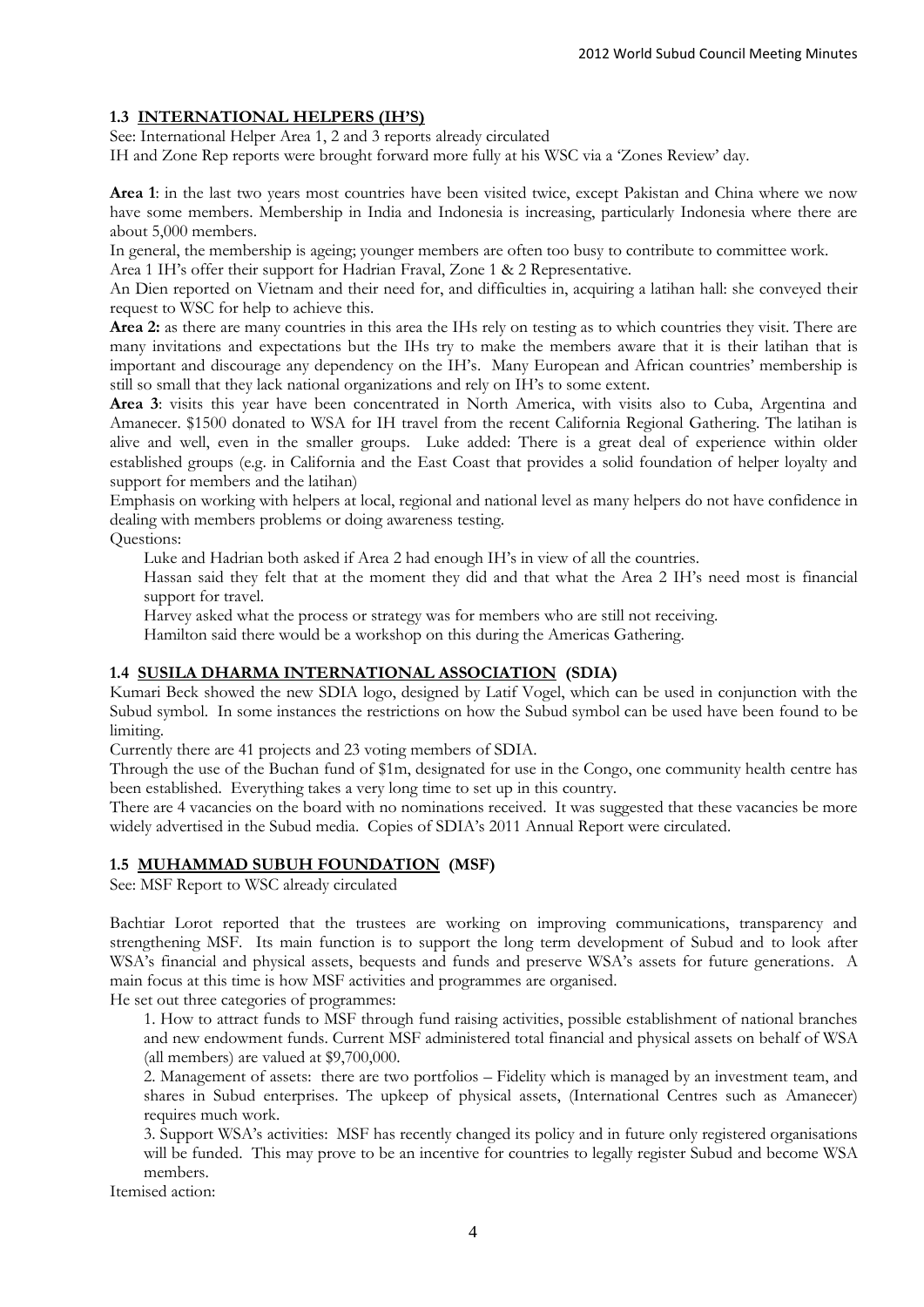- Re-establish MSF grants to WSA to fund projects via WSA rather than topping up budgets
- MSF-SICA MOU to be drawn up
- MSF-SDIA MOU to be improved
- Archive fund to be established *to enable funds to flow*

## **1.6 SUBUD ENTERPRISES SERVICES INTERNATIONAL (SESI)**

Ruslan Morris introduced Rasjad Pollard, SESI Board member, and mentioned that Harris Madden had stood down temporarily.

Stuart Cooke has researched Bapak's advice on enterprises and a report has subsequently been circulated. The current team sees its potential role as assisting with business start-up. At the last WSC meeting discussions led to the establishment of a financial company initially called Finco, now known as Karmana, a management. Consulting financial services company.

## **1.7 SUBUD YOUTH ACTIVITIES INTERNATIONAL (SYAI)**

Alexandra Woodward on behalf of the SYAI team reported that many applications to International Youth Travel Fund(IYTF) for travel to the Americas Gathering had been received. Candidates were asked to submit a proposal for a project or event at the World Congress. IYTF funds up to 50% of travel costs. SYAI's focus in the last year has been on enterprise to support IYTF. A website of a virtual map of the Subud world directory is being developed.

The SYAI team has changed: 3 of the 6 have resigned for personal reasons. There is a question of whether to replace these coordinators mid-term. It was noted that the remaining three coordinators are 'solid' and that the structure of the SYAI team needs to be revisited at World Congress. Next year, the SYAI team plan to focus on a more efficient use of their budget.

Youth activity in the run up to World Congress includes cultural, educational and community projects.

The fourth Human Force Volunteer Camp takes place this year at Anisha in India, and is focused on developing organic farming methods including a seed bank using video instructions. Volunteers will also assist with training teachers in English as a Foreign Language (EFL) skills and a research study into changes in food culture that Anisha has achieved.

SYAI is gradually taking over more responsibility for YES Quest. A Cultural YES Quest is being held in July 2013 in Kalimantan in preparation for world congress.

Issues include how better to support youth projects with other wings and MSF, and how best to structure the volunteer program for World Congress.

## **1.8 SUBUD INTERNATIONAL HEALTH ASSOCIATION (SIHA)**

Matthew D'Haemer expressed his intention to build a team to develop and re-start SIHA's momentum; this has not been as easy as he had anticipated. More work has been completed on the website and publications have been uploaded. There was a mini SIHA get together in Lewes and from that the suggestion arose of

health practitioners meeting around the world once a month. He mentioned the relationship of health to the latihan. Matthew expressed his preference to work with, rather than be, the wing chair. Luke added that there is clearly a need for a dynamic, upgraded SIHA website such as the recently pioneered SICA website.

## **1.9 SUBUD INTERNATIONAL CULTURAL ASSOCIATION (SICA)**

Latifah Taormina shared two thoughts: 'Culture is ACTION of the soul. Art was originally a verb.'

www.subud-sica.org is updated regularly. The visionary section includes non Subud people as there is a lot of information in the world we can learn from. It also includes talks by Bapak and the SICA online magazine 'Celebrate'. There is a link to the Green Chair Gallery and 'Fractured Atlas', a resource for artists. There is a Facebook Fan Page on which all artists are able to upload their work.

SICA has awarded fiscal sponsorship to five projects in the last year. Luke added that all agreed that SICA has made extraordinary progress under Latifah's inspired leadership this past year. She has also been able to build her team to include an active board of directors from around the world.

## **2. WORKING GROUPS I**

The council, recognising the need for fewer plenaries which are not conducive to making decisions, divided into four working groups to discuss topics, drawing out any issues for action and noting any recommendations to be put before the Council.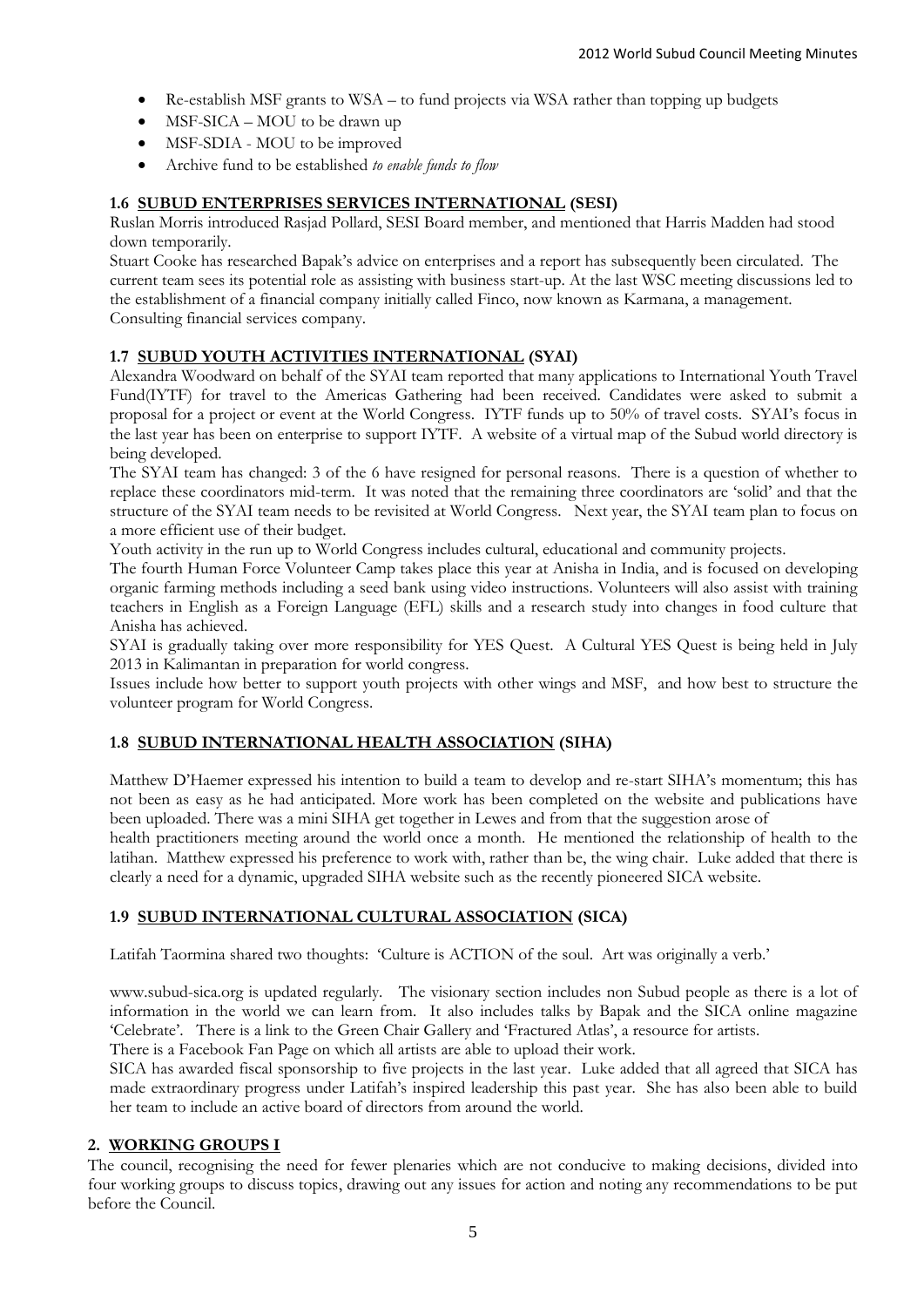#### **2.1. Internal Communications**

The way that WSA communicates with its members and what it communicates and in what mediums was considered.

The material that WSA communicates to its members includes news, reports and documents, Bapak and Ibu's talks, opportunities for jobs and volunteering and stories sharing evidence of the latihan. Most communications are in French, Spanish, Indonesian and Russian.

The mediums currently used for communications to member countries include websites, printed materials, videos, social networking sites, emails, skype conversations and word of mouth.

Some information is sensitive i.e. International Helpers reports on visits to some politically sensitive countries, Bapak and Ibu Rahayu Talks for members. Possible ways and reasons for protecting these types of communications from misuse were discussed and it was suggested that a focus group be formed to work on this area of concern.

The WSA Translations team has completed some videos of Bapak and Ibu Rahayu's talks adding subtitles. The working group on Internal Communications recommends that Council commits to support financially the subtitling of more videos to be ready for 2014 World Congress.

Luke noted the need to build on an emerging communications focus around Suzanna Dayne and her company 'begin' based in Kalimantan, enabling integrated communications for WSA, MSF and SDIA.

Raimondo Olivares, translator working on the subtitles has asked for financial support (€30 per month) for the cost of internet connection which he needs for this work. There was general agreement from the Council for this proposed expenditure.

NOTE: Paloma de la Viña pointed out that a team of translators is in the process of completing the final version of Bapak Talks on video and that this work needs to be completed before subtitling in different languages can begin on these Talks.

## **2.2. SESI**

See Attachment 1: SESI – separate body; Attachment 1a: SESI Work Program

SESI currently offers support to small enterprises through its website and plans to support larger enterprises through a new company called Karmana. There is still a plan to incorporate a 'Market Place' section in the SESI website that will allow entrepreneurs and sources of funding/support/advisory to connect easily internationally. The implications of SESI becoming a separate incorporated body were discussed and testing later provided some insights. In essence we need to further explore the implications of this.

The following recommendations arose from this Work Group:

The WSC resolves that SESI forms a team, including a member of the Council, to investigate the pros and cons of establishing SESI as a legal body. The recommendations should be presented to the next council meeting.

Proposed: Luke Penseney, WSA Chair Seconded: Dave Hitchcock, Zone 7 Passed: Full Council: Unanimous Zonal Representatives : 6 in favour, 1 abstention Abstention: Testing indicted that this was not the way to go.

The WSC resolves that the SESI work program continues as presented at this meeting (see Attachment 1a: SESI Work Program) to establish its appropriateness for the needs of the WSA.

| Proposed: | Dave Hitchcock, Zone 7  | Seconded: RobiyanEasty, Zone 4    |
|-----------|-------------------------|-----------------------------------|
| Passed:   | Full Council: Unanimous | Zonal Representatives : Unanimous |

The WSC supports and endorses the work of SESI as a facilitator of Subud Enterprises.

| Proposed: | Luke Penseney, WSA Chair Seconded: Harvey Peters, Zone 5 |                                      |
|-----------|----------------------------------------------------------|--------------------------------------|
| Passed:   | Full Council: 1 against                                  | Zonal Representatives : 1 abstention |
|           | Against: Elisabeth: recommended testing about this issue |                                      |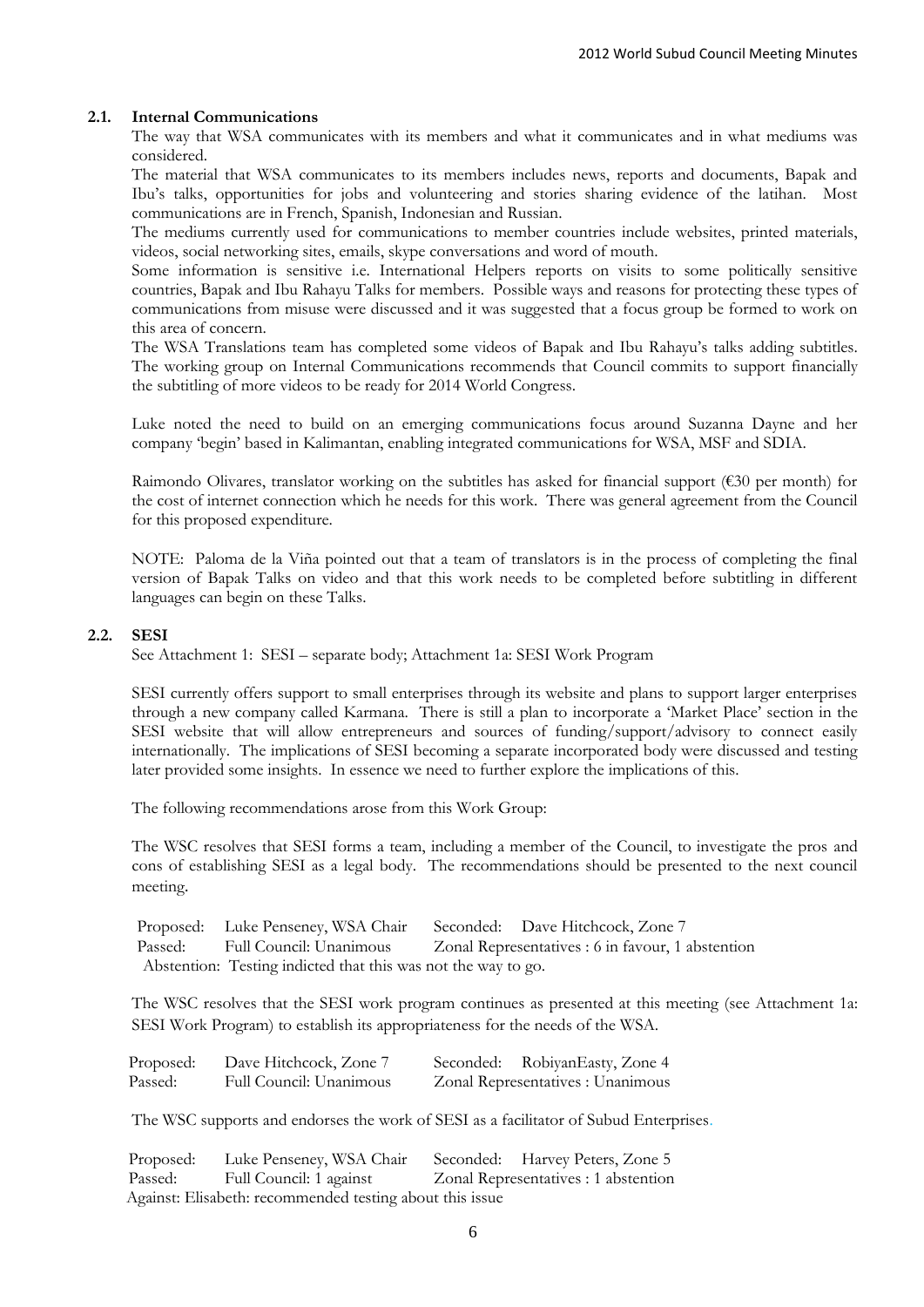Abstention: Paloma: not enough time to consider this issue

## **2.3. Organisation including Consensus in Subud, Overlap Terms & WSA membership**

#### See Attachment 2: Organisation

Five topics were discussed in this Work Group resulting in the following recommendations being put forward:

## **Recommendation: Consensus**

It was agreed by the groups that we need an agreed written definition of our (WSA members) accepted understanding of 'consensus' within Subud and how we function by consensus, so that this definition can be made available to anyone asking how we understand the meaning and implementation of consensus-based decision-making.

Definition to send to countries for their discussion, review and final approval:

Consensus is not 100% agreement. WSA states in its bylaws that "WSA shall seek consensus in decision making". Consensus within Subud is a process leading to a decision.

The process of consensus within Subud is arrived at the time of voting. If a vote is not unanimous but there is a majority of 75% or more (this is a figure based on historical reality) the other 25% or less are given the time and space to be heard, that they are carefully listened to, that their ideas are taken into consideration and written down. Following these exchanges a new vote would be taken and then the minority, if still not in agreement would be asked whether they accept the majority vote If the minority still do not accept the majority view, then the views of the minority having been noted, the motion will be considered to be carried. Recommendation: The above description can be put to the countries for perusal and acceptance on the understanding that we are creating our definition, not trying to agree the understanding of the word consensus of each language and culture.

Proposed: Paloma de la Viña, Zone 3 Seconded: Dave Hitchcock, Zone 7 Passed: Unanimous

#### **Recommendation: Overlap terms**

It is recommended that:

Council begins this process and informs the executive before the end of the year that this has been implemented.

ALL zones choose their new Zone Representatives up to 6 months before World Congress so that there is a transition time when the out-going and incoming Zone Representatives work together so that the new Zone Representative is clearly aware of the issues/projects that are currently being dealt with.

Some form of overlap within the Executive team, similar to the situation that occurred following continuation of some executive members from the last term to the new has been very beneficial and we recommend that it recurs in future.

All WSA Wing representatives are also requested to work with the incoming teams.

N Proposed: Dave Hitchcock, Zone 7 Seconded: Robiyan Easty, Zone 4 Passed: Unanimous

NOTE: The understanding is that the ZR is appointed by the Zone at the Zone Meeting and takes up the role at one world congress and continues to the next world congress.

#### **Recommendation: WSA membership**

1) The WSA membership form needs to be re-written integrating among others things: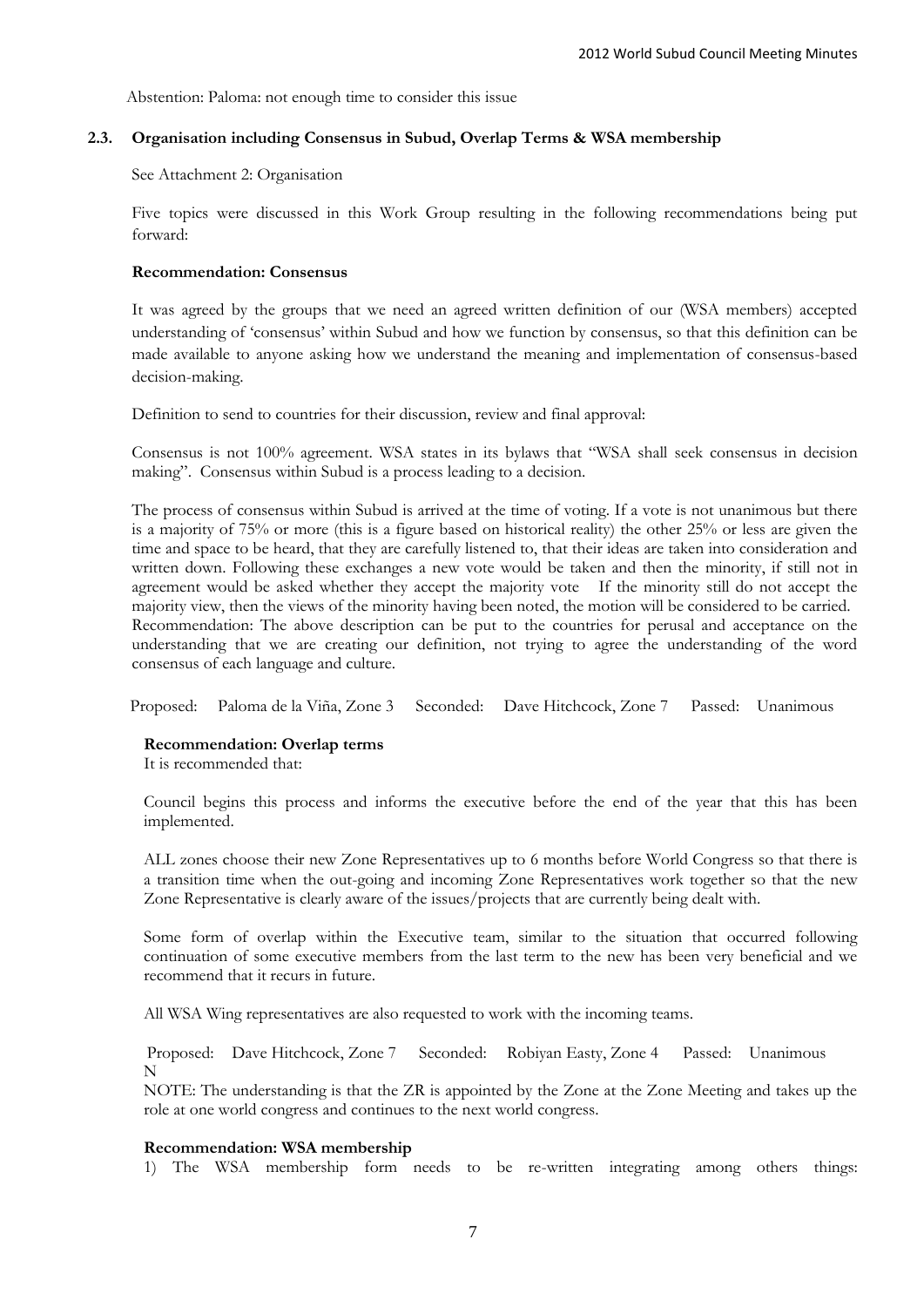A) Benefits and obligations of member countries, meaning: "what does WSA offer to its member countries, what are the responsibilities or obligations of the member countries towards WSA"

B) Include a copy of the bylaws, mission statement, as well as the MOU (which includes protection of name, symbol and Bapak and Ibu's written works) and obtain a written acceptance of them.

C) Agree to and accept the WSA structure (zones, areas, national organisations) and adhere to following and participating in that structure

D) There must be a minimum of 10 members and an established national organisation (legally incorporated or not) with committee and helper Dewan.

Proposed: Hadrian Fraval, Zone 1 & 2 Seconded: Rodrigo Mudarra Michelena, Zone 8 Passed: Full Council: Zonal Representatives: 1 against

Against: Mauricio Castillio, Zone 9: Chile and Argentina declined to sign the Memorandum of Understanding (MoU) some years ago. The main reason was that Chile and Argentina cannot legally transfer the copyright for the Subud symbol and name to an international organization. Subud is however legally established in these countries. We understand that a Memorandum of Understanding (MoU) does not constitute a legal document but Chile and Argentina feel that any document they sign needs to be consistent with the countries' laws. Additionally Chile and Argentina do not see how in practice WSA can protect the Subud symbol and name in countries if WSA does not know the local laws. Subud Peru has expressed similar feelings to Chile and Argentina.

2) Financial commitment of a country is a membership fee of \* \$US100 per year which the WSA Treasurer or WSA Secretary would automatically remind members that membership fees are due at the beginning of the year. Countries who do not make their payment by 30 June (unless special dispensation is granted) would not have voting rights. (Currently only 36 of the 56 member countries pay anything to WSA). \* Membership is currently US\$1 per year

Countries requesting special dispensation are required to send in a request with rationale for their fees to be waived before 30 June.

 Proposed: Paloma de la Viña, Zone 3 Seconded: Harvey Peters, Zone 5 Passed: 1 Abstention

Abstention: Robiyan Easty, Zone 4: on the grounds that a fee of US \$100 is too high for some countries.

3) There are two types of membership

A) Full membership with voting rights: These would be countries fulfilling A, B, C & D above. B) Associate membership with no Voting rights: These would be countries with less than 10 members or that do not fulfil criteria A, B, or C above. The aim being that they work towards becoming a full voting member. These countries would participate in discussions but would not have a vote.

Proposed: Harvey Peters, Zone 5 Seconded: Paloma de la Viña, Zone 3 Passed: 1 vote against

Against: Mauricio Castillio, Zone 9: did not agree with point 1 and therefore cannot agree with point 3

## **Recommendation: Membership Form**

That the WSA Executive and the Zone Representatives will work with countries to come to an accepted proposal for a new Membership form for ratification at World Congress.

This new membership form would be re-signed by all countries every 4 years or at World Congresses. If a country no longer fulfils the criteria of a voting member then the WSC, through its Zone Representative,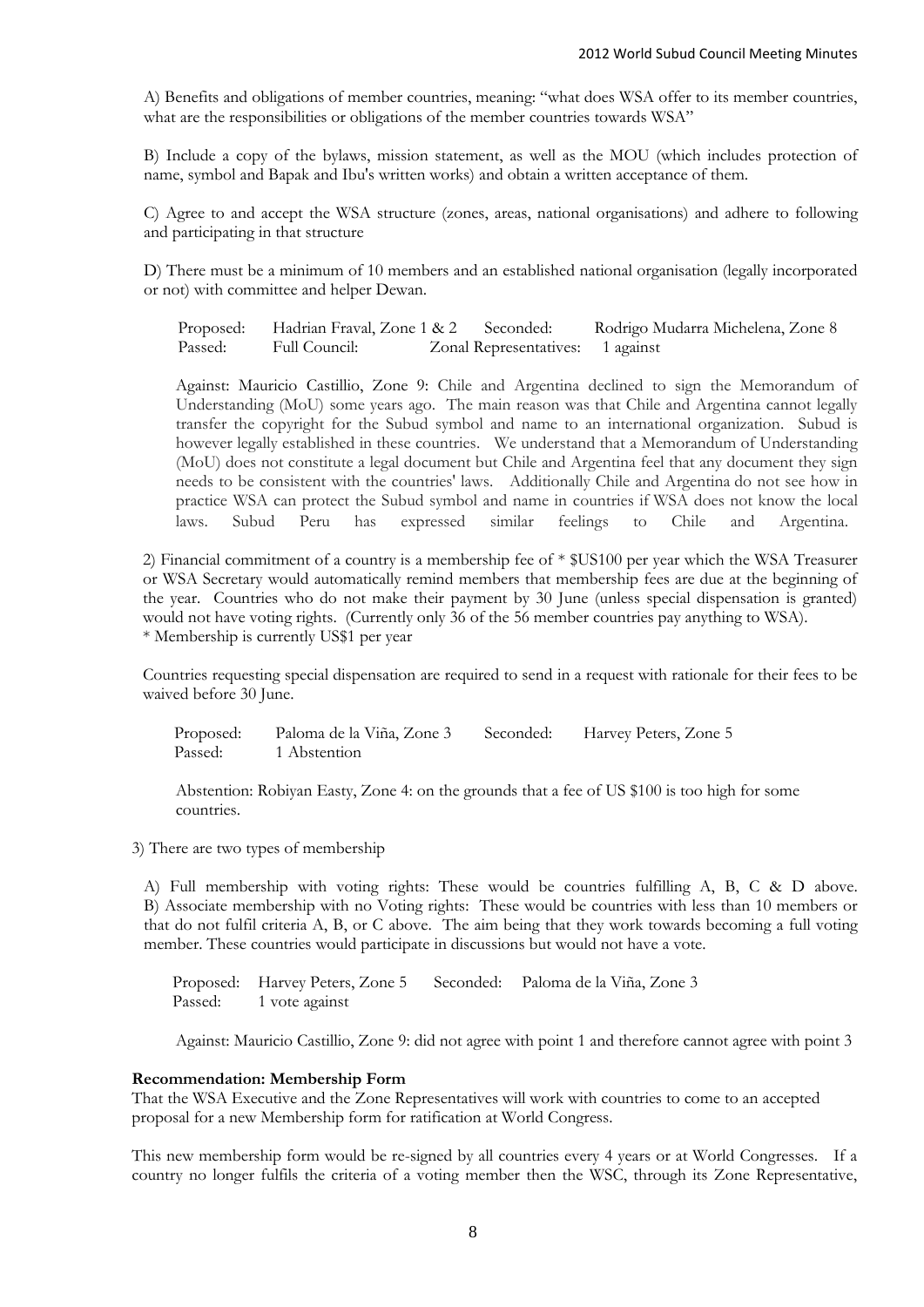should dialogue with the country before it ceases to be a full voting member country and become an associate member country i.e. non-voting.

| Proposed: Paloma de la Viña, Zone 3 Seconded: Mauricio Castillio, Zone 9 |                                     |           |
|--------------------------------------------------------------------------|-------------------------------------|-----------|
| Passed: Full Council                                                     | 1 abstention  Zonal Representatives | Unanimous |

Abstention: Ruslan Morris, SESI Coordinator: not present for discussion on this topic

## **2.4. Wisma Subud Heritage Protection Plan (WSHPP)**

Current position:

- 62% of the land in Wisma Subud is held by Subud Institutions or Subud members;
- The Subud Institutions are Yayasan Muhammad Subuh (YMS) chaired by Ibu Rahayu and Yayasan Subud (YS) chaired by Pak Haryono;
- Potential threats are the municipal plan which has a proposed road to pass through the latihan hall and the continued sale of residential property to non-Subud members which may ultimately lead to both a dominant non-Subud ownership block and a possible challenge relating to the use of the latihan hall for latihan;
- There has been a change in the law relating to Foundations (Yayasans) in Indonesia which allows a Yayasan to have a foreign Foundation (viz. MSF) to be the founder of a Yayasan. The founder is legally responsible for the assets of the Yayasan and is able to appoint the board of Trustees;
- There is a perceived need to appoint MSF as the founder of YMS and YS and Ibu Rahayu has been invited to appoint MSF as the founder of YMS. This is clearly subject to confirmation that Ibu Rahayu (YMS) and Pak Haryono (YS) and the respective boards agree to the consolidation of the institutional land holding. Consolidation of the institutional land holding would also clarify which institution would be the appropriate holder of any future land acquisitions in Wisma Subud.
- Luke and Maxwell had sent a letter before the WSC requesting advice from Ibu Rahayu on this matter. Pak Haryono also was copied with the same letter. At the time of this WSC meeting no replies had been received.
- A brief review of the heritage protection process including Cagar Budaya was made;
- The development of a plan for Wisma Subud is important in order to demonstrate viability and to be used in any submission to the Jakarta Government as well as other government bodies;
- A mechanism needs to be devised for ensuring that future sales of Subud-owned residential land are acquired by a Subud Institution;

#### **Recommendation: MSF as founder of YMS**

The World Subud Council (WSC) recognises the importance of the appointment of the Muhammad Subuh Foundation (MSF) as the Founder (Pendiri) of the Yayasan Muhammad Subuh (YMS) and the Yayasan Subud (YS), and endorses the request to both Yayasans to make such an appointment and recommends that such appointment is made before further work on the WSHPP concept plan and heritage process continues.

Proposed: Paloma de la Viña, Zone 3 Seconded: Luke Penseney, WSA Chair Passed: Full Council : Unanimous

## **3. STRATEGIC AREA WORKING GROUPS**

See Attachment 3: Strategic Area

It was unanimously agreed that all members of the council share this session rather than breaking up into areas. Zone Representatives reported on the situation and issues in their countries, including Rida (Zone 6) via skype. Some common themes were identified and included:

- Why members are leaving Subud; not satisfied with their latihan; don't want to be on committees
- Why people are antagonistic to enterprise
- Preserving purity of latihan; maintaining Bapak's structure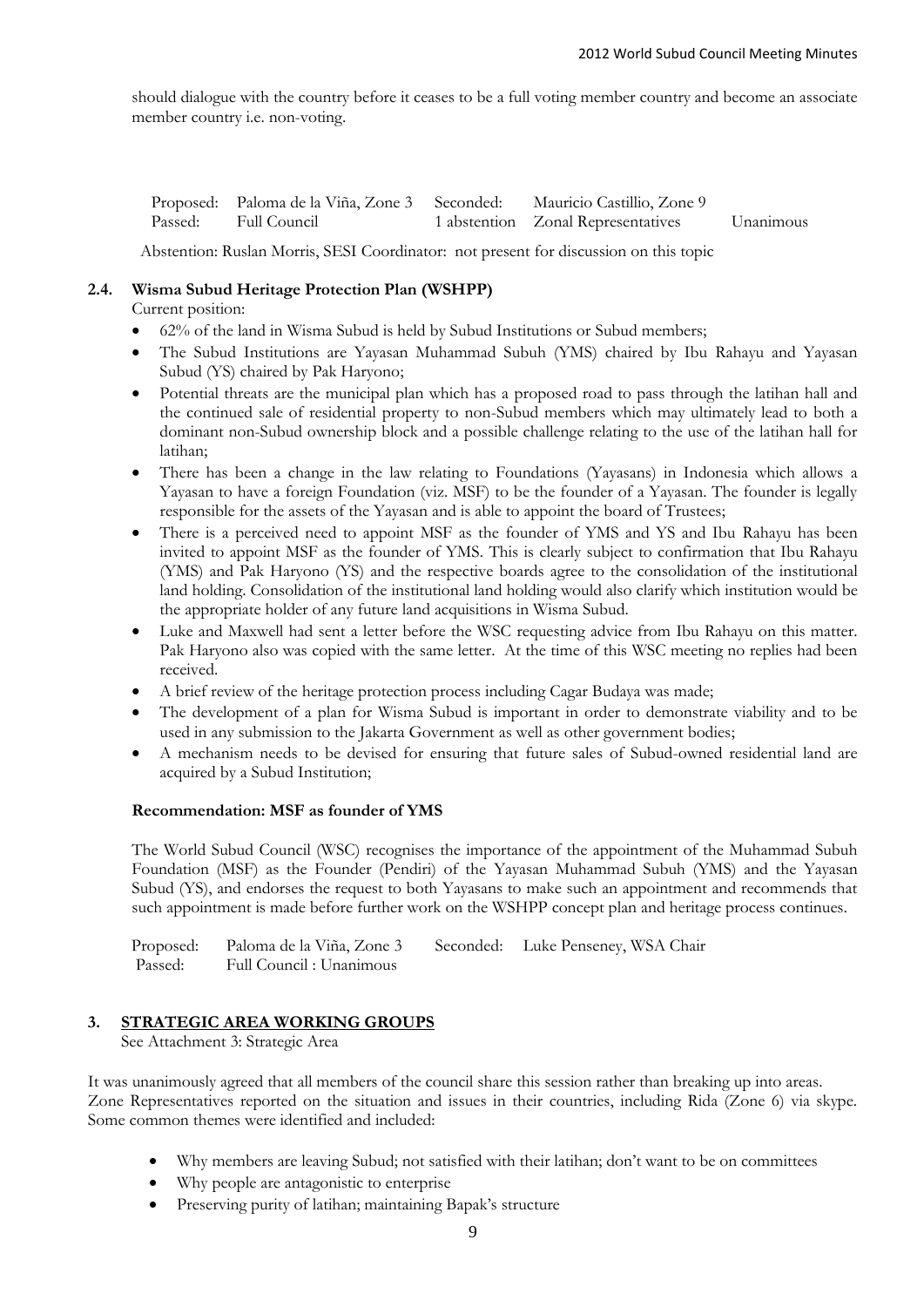- WSC/WSA image in the brotherhood; gap between the organisation and the membership
- Decision making process (consensus)
- Fundraising
- Archives

Further discussion resulted in recommendations for action as follows:

- Encourage local Subud groups to discuss and identify why their members may be dissatisfied or leaving Subud and identify ways to address this.
- Find a way to attract people to work on committees.
- This is a widespread challenge in many parts of the Subud organization. Seek input from local, national and international committee members as to what attracted them to the position.
- Build on youth strengths ask the youth!

Harvey recommended the Council recognise the issues experienced around the world but not to attempt to seek solutions which may, or may not, be relevant to particular situations in countries.

## **Bapak's birthday Celebrations**

In the evening, the Council joined the Vancouver group at their beautifully decorated hall. Pak Widarbo gave a recital of some verses from Susila Budhi Dharma and was invited to cut the celebratory Ristoefel. Luke introduced each individual member of the WSC to the assembled Americas Gathering attendees (not all of whom had yet arrived). We shared a wonderful dinner, latihan and videos of talks given by Bapak and Ibu Rahayu.

## **4. WORKING GROUPS II**

Before this session began, Matthew D'Haemer shared with the Council the various stages of enthusiasm and the effects that this could have.

A second set of four working groups were formed as follows:

#### **4.1. External Communications**

See Attachment 4: External Communications

This Work Group looked at the way Subud engages with the world and discussed the methods and mediums currently used, noting the need to develop a wide range of materials for different needs and further developing Subud's internet interface. The need to protect Subud's name was also noted.

The following recommendations arose from discussions and were not adopted by Council.

Recommendations:

- **To develop Subud profile(s)** that follows on from the 2010 Congress resolution calling for a 'Communications Toolkit' combining elements of information on Subud in may formats pertaining to Subud in different cultural and formal/informal formats; that has begun to be assembled..; but now needs to be championed and pulled together with more focus & urgency; (see Subud Materials Project, page 13)
- **(implied) To create a portal** (interconnecting websites etc.) that connects people outside Subud with the reality of Subud's work in the world;
- **To develop a policy framework** that interconnects all forms of communications in Subud; **To develop a more formalized web/media monitoring process** in the WSA to protect but also correct misconceptions relating to the name of Subud;
- To consider adopting a policy that includes **a policy statement(s) on environmental stewardship + sustainability**
- (both from AG/member feedback following the WSA chair Overview presentation touching on Subud Communications');

## **4.2. SESI -Finco/Karmana**

See Attachment 5: SESI – Finco / Karmana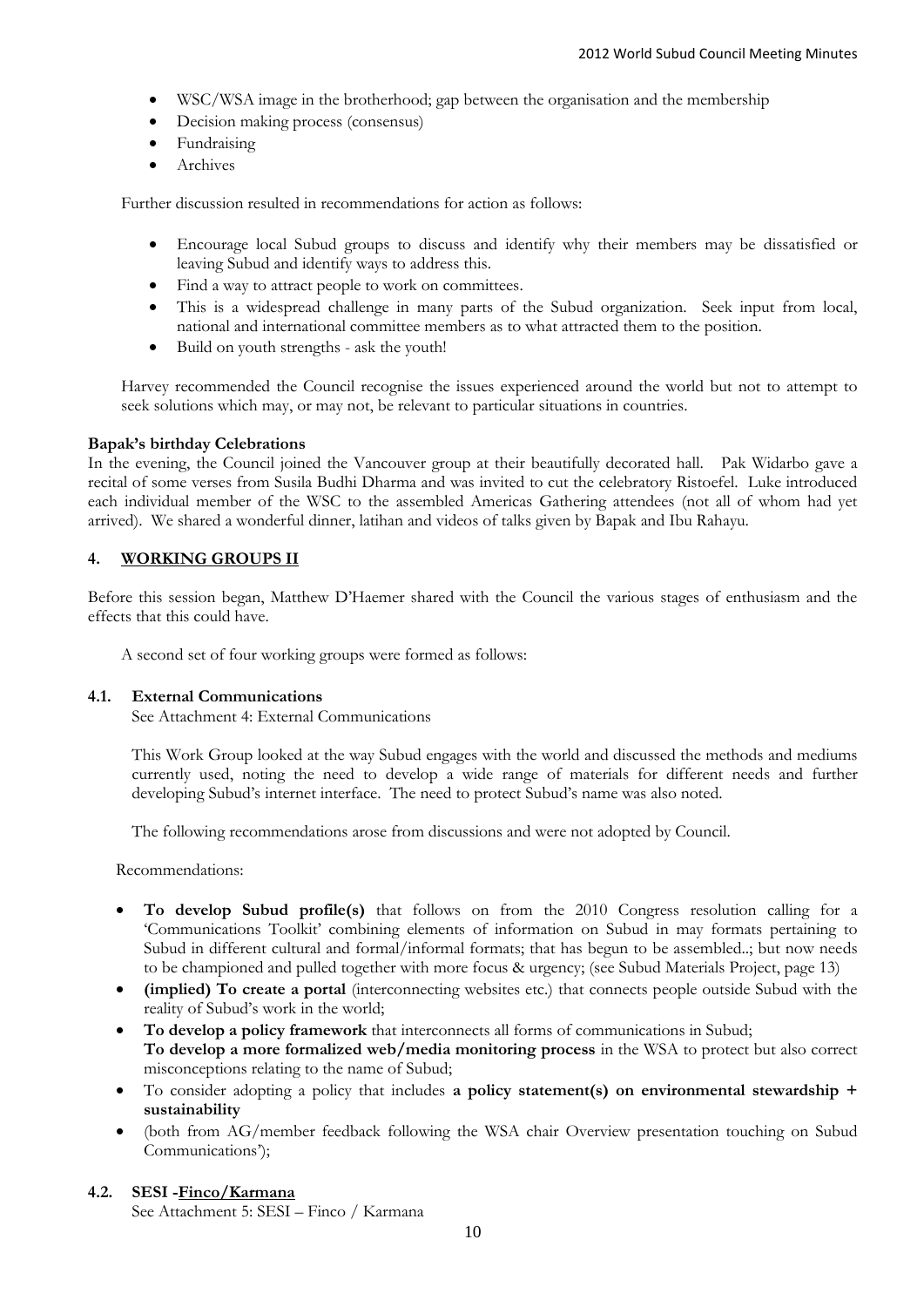Ruslan Morris and Rasjad Pollard presented information on Karmana, a financial and investment services company that has been set up and replaces Finco which had begun in response to a resolution from the 2011 WSC meeting in Rungan Sari. There was also a brief review of a proposed Palm Oil company currently under consideration for development. Ruslan and Luke reminded the Council that agriculture was a third leg of the triumvirate Bapak had referenced for Kalimantan: i.e. mining; timber and agriculture.

After a protracted discussion, the following recommendations arose from this Work Group:

The WSC supports the development of major enterprises and recognises SESI's role in reviewing such major enterprises. An example of such a major enterprise could be the current palm oil initiative in Kalimantan. SESI would review and inform Subud members of the investment opportunities if it determines the project is feasible.

Neither WSC nor SESI endorses investment in Karmana and will not endorse investment in any other company or investment opportunity reviewed by SESI. It strongly recommends that prospective investors seek professional advice. This disclaimer should appear on every page of information about prospective investments issued by Karmana to Subud members.

|         | Proposed: Hadrian Fraval, Zone 1 & 2 | Seconded:                        | Dave Hitchcock, Zone 7 |
|---------|--------------------------------------|----------------------------------|------------------------|
| Passed: | Full council: 2 abstentions          | Zonal Representatives: Unanimous |                        |

Abstentions: Elisabeth: Too complex to understand. Elaina: Not present for discussions

The WSC accepts the resignation of Ruslan Morris as Coordinator of SESI as of 30 September 2012, or sooner if a new SESI Coordinator is in place and he has handed over the work to his successor.

| Proposed: | Paloma de la Viña, Zone 3 | Seconded:        | Robiyan Easty, Zone 4 |
|-----------|---------------------------|------------------|-----------------------|
| Passed:   | Full Council: Unanimous   | Zonal            | Unanimous             |
|           |                           | Representatives: |                       |

# **4.3. Organisation – WSA Mission Statement and Remunerations**

See Attachment 2: Organisation

Using the WSA Mission Statement V7, the work group discussed the need to adopt a mission statement. Slight changes were made to it and the following resolution was formulated:

## **Resolution: Mission Statement**

That the amended mission statement (below) be put to member countries for their perusal and ratification.

## WSA Mission Statement

Preamble:

The name Subud is a contraction of three Sanskrit words: 'Susila, Budhi and Dharma'. These words represent the possibility to surrender to the divine power that can touch our inner nature, allowing it to effect change from within that will lead to the qualities of a true human being.

Subud is open to all persons regardless of their religion, race or nationality.

The spiritual practise of Subud described above, does not require the acceptance of any dogma but exists to unite human beings through a common worship of God.

Mission:

The mission of the WSA network through its member countries and partner organisations is to foster the spiritual training (latihan kejiwaan) that comes from within of the individual Subud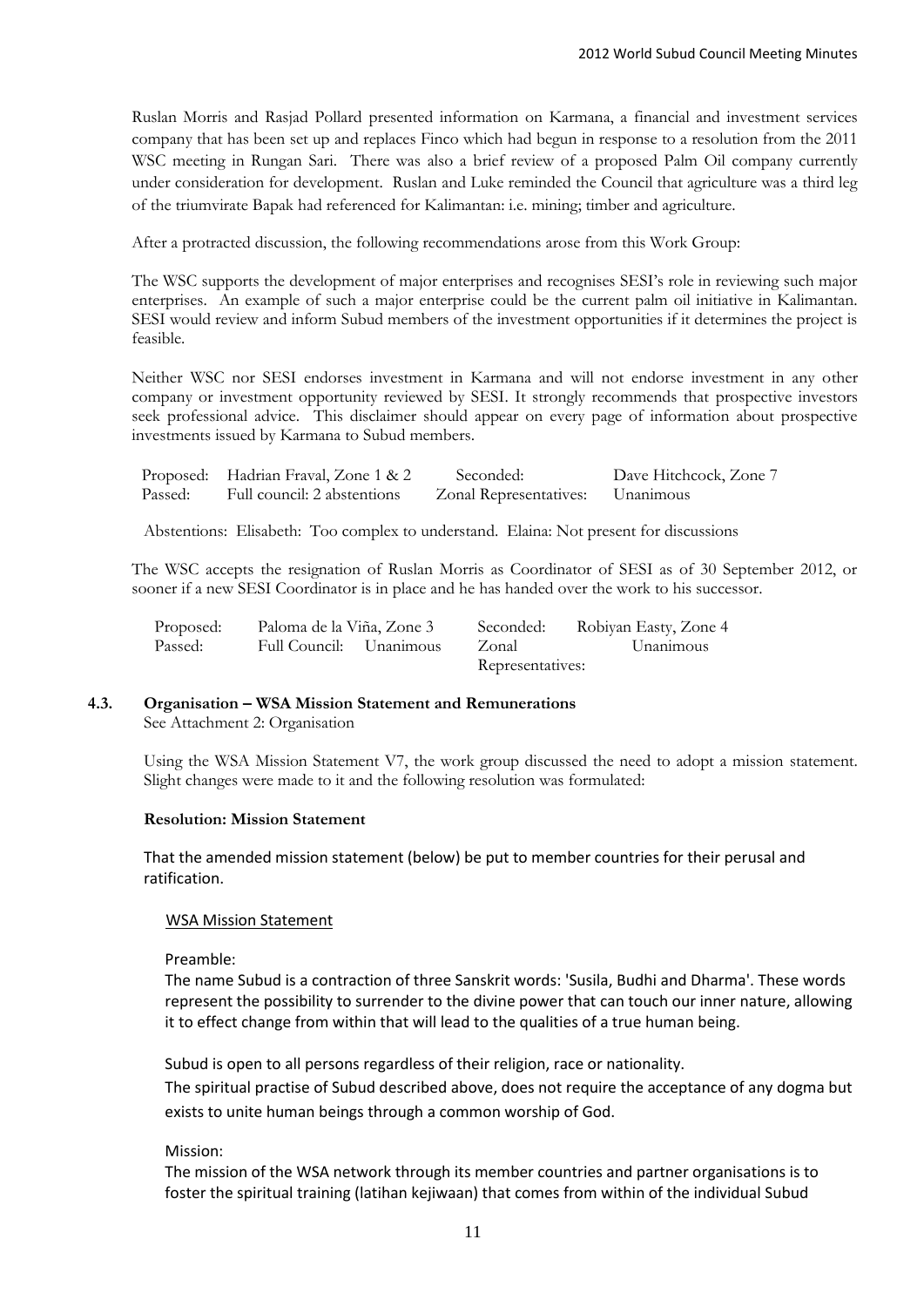members, as well as the beneficial use of the spiritual practice of Subud, including the development of individual talents. The WSA network nurtures the worldly expressions of this practice that benefits society, aiming towards a more peaceful world in which humans can enjoy a healthier inner and outer environment.

The rest of the prior version is seen as not pertaining to the mission, but rather to how it is put into practise.

| Proposed:     | Dave Hitchcock, Zone 7 Seconded: |                                  | Harvey Peters, Zone 5 |
|---------------|----------------------------------|----------------------------------|-----------------------|
| Full council: | 2 abstentions                    | Zonal Representatives: Unanimous |                       |

Abstentions:

Ruslan Morris, SESI Coordinator: not had enough time to consider this issue;

Latifah Taormina, SICA Chair: was not present at working group. She also noted that it may be required by US law to have a non-discrimination clause in non-profit organisations incorporated in the US. May be required in the Constitution but not in the Mission Statement.

The Organisation work group further recommended that a balance be found between excluding people from doing a job who cannot afford to volunteer and paying some form of remuneration. It was felt better not to advertise jobs with a salary. Luke noted that more work was needed for the next Council meeting by The Organisation work group to address these issues.

## **4.4. Subud Youth Activities International (SYAI) – Volunteering at Congresses**

See Attachment 6: SYAI – Volunteering

The issue of young (and older) people volunteering at world congresses was discussed. Previous experiences have not been entirely positive. It was agreed that this is an area that needs careful consideration in the early planning stages. Ideas of more professional training programs which could be used on a CV were suggested. Young people wanting to apply for travel assistance through the IYTF are asked for a project proposal for either the world congress or for their country: these should be featured at World Congress. It was agreed that the WSC will work towards getting as many young people to World Congress as possible.

The Work Group made the following recommendations:

## **Volunteering**

1. The matter of volunteering at [world] congresses in return for discounted registration fees should be reanalysed in collaboration with the WCOT.

2. While it is recognized that this issue does not affect only the youth, SYAI offers to lead the discussion with the support of the WSC at large.

## **International Youth Travel Fund**

a) That the WSC supports the efforts to formulate fundraising strategies to build the International Youth Travel Fund (IYTF) in preparation for the World Congress in Puebla 2014.

b) WSC recognises the proposals and initiatives put forth by young Subud members around the world and sees them as an opportunity to support the growth of the youth community. The 'projects' part of the SYAI budget can be used for seed funding in support of youth projects as the SYAI Team deems fit. The SYAI team will work on creating a supervisory body that will provide project support and oversight of the projects that receive seed funding.

| Proposed: Hadrian Fraval, Zone 1 & 2 | Seconded: Rodrigo Mudarra Michelena, Zone 8 |  |  |
|--------------------------------------|---------------------------------------------|--|--|
| Passed: Full Council: Unanimous      | Zonal Representatives: Unanimous            |  |  |

## **5. PLENARY**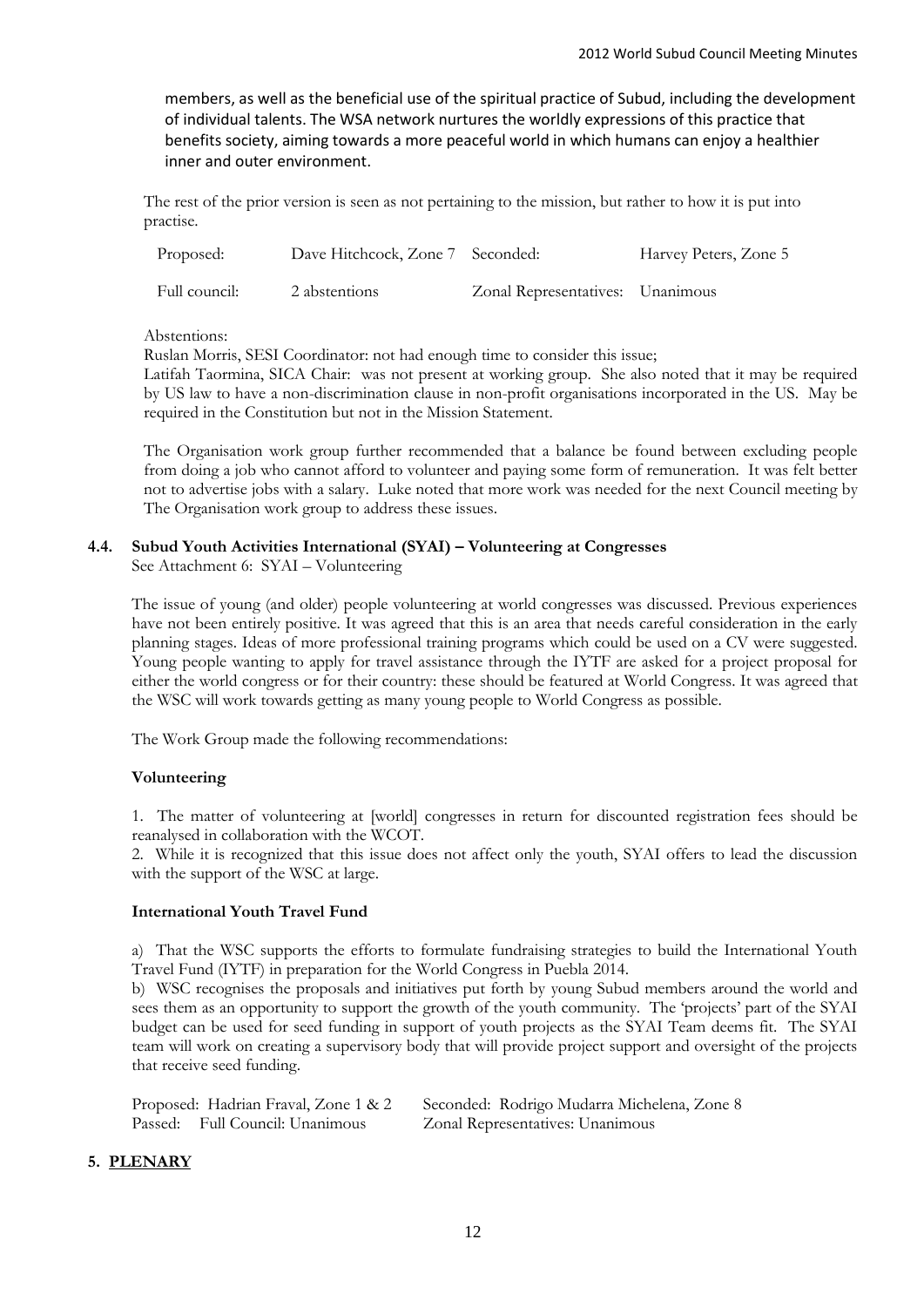Maya reminded the Council that the Council's job is to continue the work of Congress between Congresses and that there are times when the Council needs to have courage to make a decision. She added that there are some decisions that can only be made at World Congress after ratification by the countries.

Harvey questioned how the Council would interact with members at the Americas Gathering, besides Luke's presentation on the role of WSA/WSC.

Luke added that Council not only needs to build on resolutions/recommendations coming out of Congress, but also develop its own initiatives.

## **6. SUBUD MATERIALS PROJECT**

A Selection Team consisting of three International Helpers: Hassan Czwiertnia, Elaina Dodson, and Renata Peek and one zone Rep., Paloma de la Viña, was formed.

Materials have been collected from various National Committees and individual members giving information about Subud to applicants, their local communities and more formal entities such as banks and governments. The Selection Team will look at the materials and make recommendations for suitably descriptive materials to be developed in various different formats for various different uses.

## **7. WORKING GROUPS III**

A third set of working groups was formed

## **7.1. Subud International Cultural Association (SICA)**

Topics discussed at this Work Group included:

- Building a network of support and participation enabling all countries to be involved
- Building links between SICA Nationals and National Committees
- To develop a policy for a situation where there is no functioning national organisation because the word Subud appears in SICA
- Subud LA has a potential space which they have suggested could be used as a 'Joint wings office'
- Organise one big event a year
- Identify opportunities where wings can work together e.g. look at RD Congo where SDIA is working
- It was recognised that SICA chairs need to have good admin. skills as well as a feeling and / or experience in the arts
- Testing about the meaning of SICA often leaves members overwhelmed by its scope which results in no or little activity.
- Potential development of a program of SICA prizes where a country might raise \$500 \$1000 to be awarded to an individual (17-25 year olds) who shows extraordinary talent in any area e.g. maths, science, music, arts.
- SICA/WSA Forum Events: The performance of 'Creativity in Captivity', a project designed by Dahlan Foah based on music composed by Prisoners in World War II. Salahudin Brownfield had approached SICA about putting his project 'Testimony in Shelter' under the SICA banner.

#### **7.2. Caring for our members**

See Attachment 7: Caring for our Members

Topics discussed at this Work Group included:

- 1. Care support program Emergency Fund; Education Fund
- 2. Retirement Communities
- 3. Networks for support connections for Subud members in isolated places, countries and regions.
- 4. Subud members in crisis
- 5. Younger Subud members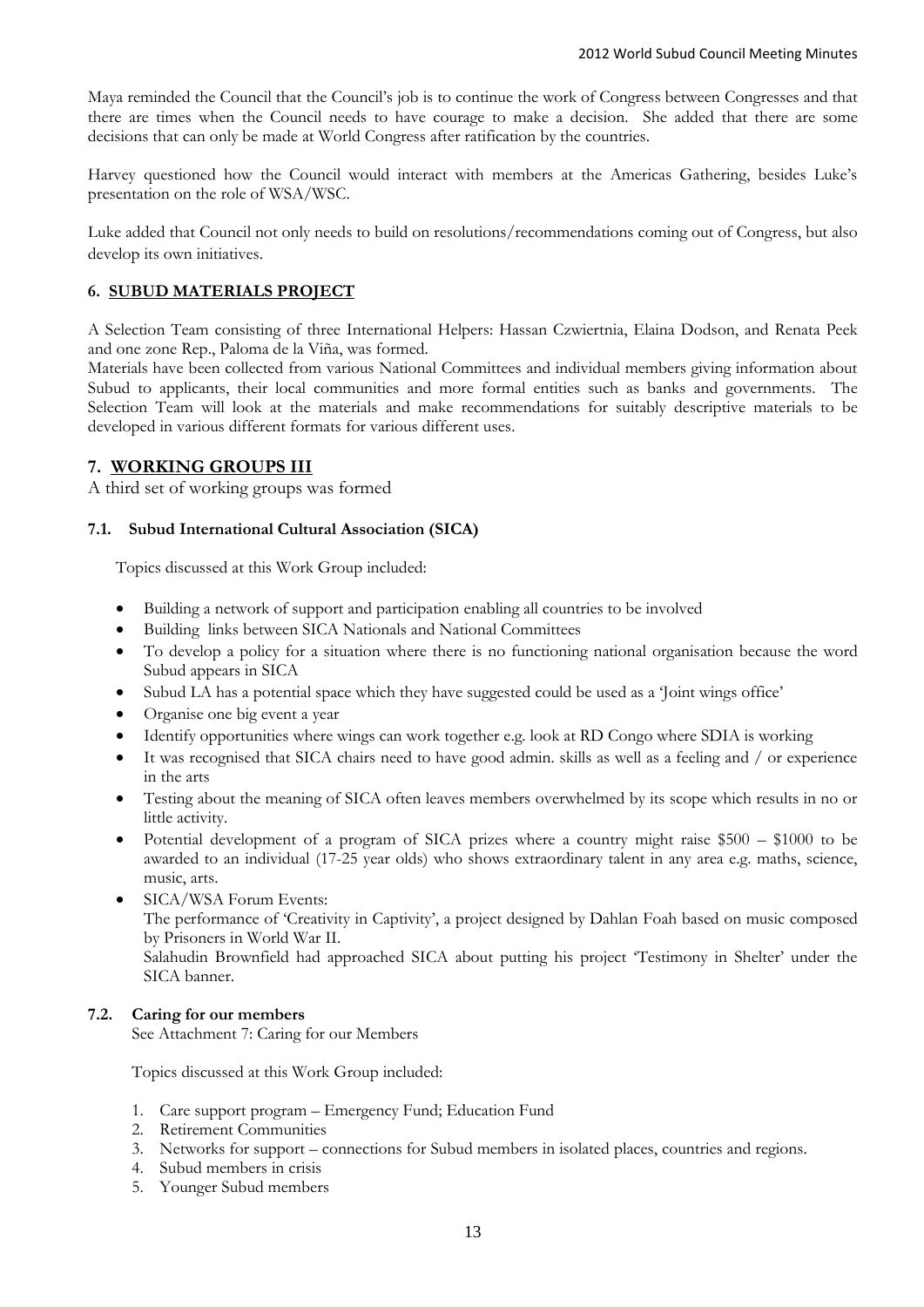and generated the following Recommendations and Action items:

Care Support Program

- The work of both programs (Emergency Fund; Education Fund) needs to be better publicized and known.
- The work of helpers attached to the team to be acknowledged and recognized.
- Education Fund: Act as a bursary Fund rather than an Almoning Fund.
- Publish stories from recipients of grants to be used to fundraise for the program. Results and impacts to be publicized
- Moneys allocated to the Programs be enhanced by seeking matching funds and fundraising among Subud members.
- Suggestion: Add Donation button on the news items so that people can donate directly to the program.
- Fundraise among Subud educators.

Retirement Communities

- Retirement communities may not be for all, and may not meet the needs of all. Cultural and other context may mean that not all countries and peoples may be following these.
- WSA to circulate and promote news and information about initiatives so that people may learn from existing initiatives.
- SDIA will offer its services when requested to promote information where needed. (a distinction between non-profit organizations which SDIA can support, and enterprises, which it cannot).
- How will the wisdom and experience of older members be valued and honoured is another issues to be strongly considered in group life. e.g. Role of grandparents. (in other words, multi-age communities rather than isolating older people).

Luke noted that Wisma Subud in England is moving in this direction after 40 years of operation

Subud members in crisis

- SIHA strongly urged to take a leadership in developing data base of resource people which can be publicized and made available for Subud members.
- The following is in the nature of information to be shared with Subud membership in general (SIHA – WSA to develop):

Important that Subud members be informed of the many approaches to treat mental health issues – Practical advice such as consulting mental health practitioners, doctors and other health care providers recognised as important.

Helper training to be explored re helper role in providing support to families who have to deal with this issue.

The stigma of mental health issues to be addressed so that members are not afraid of seeking help.

Services available in each country to be utilized.

Future SIHA – Helper collaborations to be explored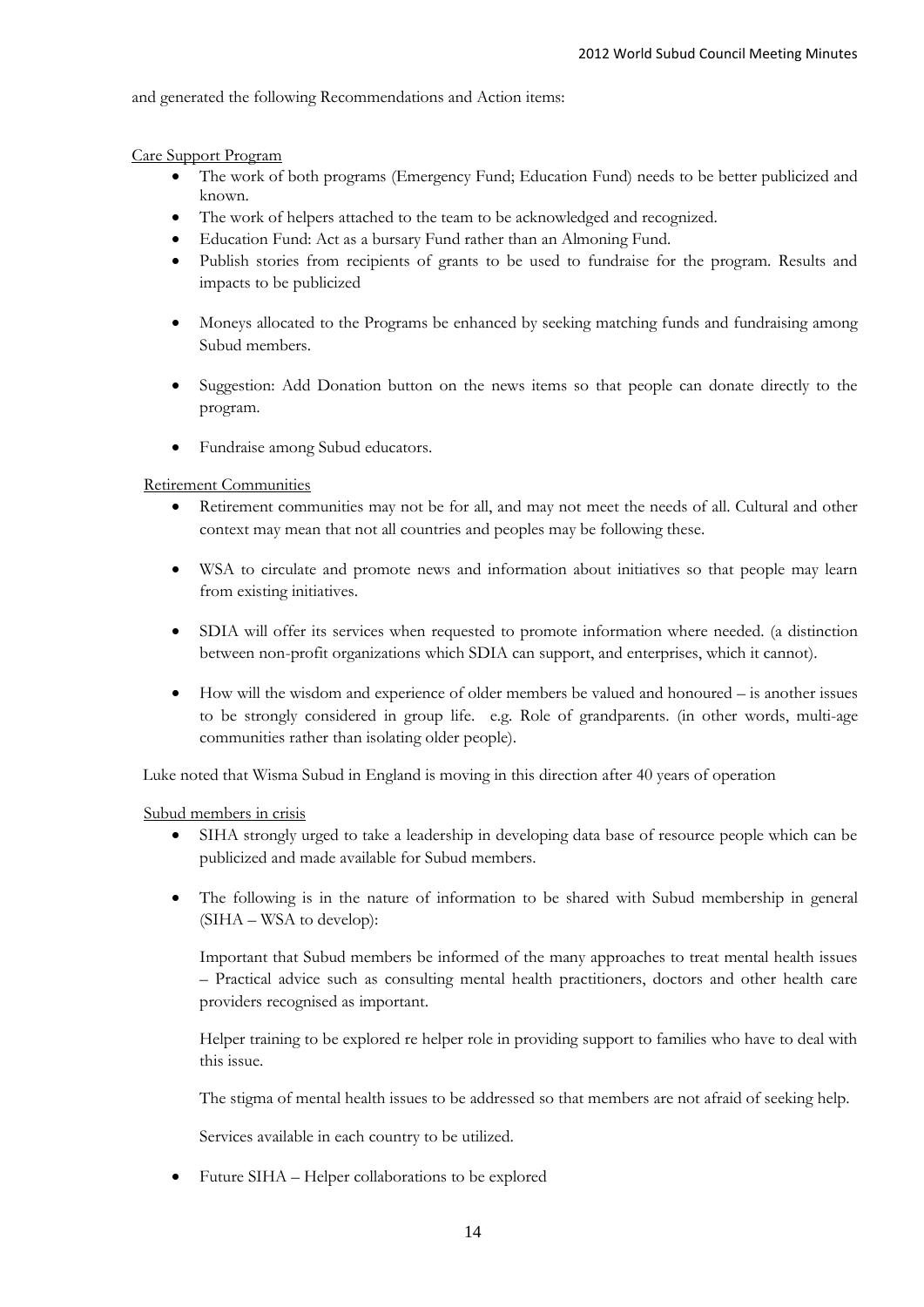Younger Subud members

- Encourage and support enthusiasm!
- Avoid Us/Them categorizing
- Work with and for young people (no lectures, decrees, etc.)
- Stories of groups who are working well in this area to be promoted and publicized e.g. use of Subud Hall and space
- Create space both physical (latihan hall usage outside of latihan times) and otherwise (in group life) to let young people flourish.
- SICA to take strong leadership in encouraging group life activities that integrate young and not so young.
- SDIA already working through the 'getInvolved' and Human Force camps and looking to expand based on interest.
- Have a Communications person in each Zone to ensure that news and information about what's happening in group and wing life is widely promoted in each Zone. ( WSA News is not enough)
- IH s to provide helper training so that all helpers can become sensitive and aware of the needs of young members. ( this can apply to all members – not just young people)

## **7.3. INTERNATIONAL CENTRES**

See Attachment 8: International Centres

Luke informed the Council that he has delegated the responsibility for International Centres to Elias Dumit, Deputy Chair, who facilitated the Work Group.

They looked at past experiences and future possibilities. Participants suggested that attention be given to existing centres and that support be provided where needed. There was a general positive feeling towards recommending the creation of new international centres.

## **7.4 SIHA – networking and team building**

Matthew asked Council to let him know of people working in the health field at: reception@subudhealth.org

Ruslan reminded the Council about the four stages of any endeavour 'Zat (vision / intention), Sifat (Plan), Asm'a (work) and Afal' (outcome/results).

## **8. 2014 WORLD CONGRESS**

Maya introduced Fernando Fatah (Mexico), Chair of World Congress Organising Team (WCOT), and Marston Gregory (USA), Treasurer, to the Council .

Dates – Confirmed: 2 – 17 August, 2014.

Visas – Mexico has an agency that deals exclusively with Visas for international conventions with a 100% success rate for every convention so far.

Puebla - World Congress has been well received in Puebla: government officials have been helpful and friendly and there is potential for many interactive events with the community. WCOT has begun negotiations with the state authority, local restaurants, hotels, tour operators, meeting venues and service providers. Maya had 40 meetings in three weeks and visited 45 hotels over the course of a few days.

Luke recalled that at a meeting in April 2011, Puebla city officials had encouraged preliminary meetings ahead of the 2014 World Congress to prepare the way and build support.

Budget - is based on a minimum of 2000 attendees but up to 4000 attendees could be accommodated. Budget information handed on from the Christchurch COT has been very useful. Puebla WCOT to build on this.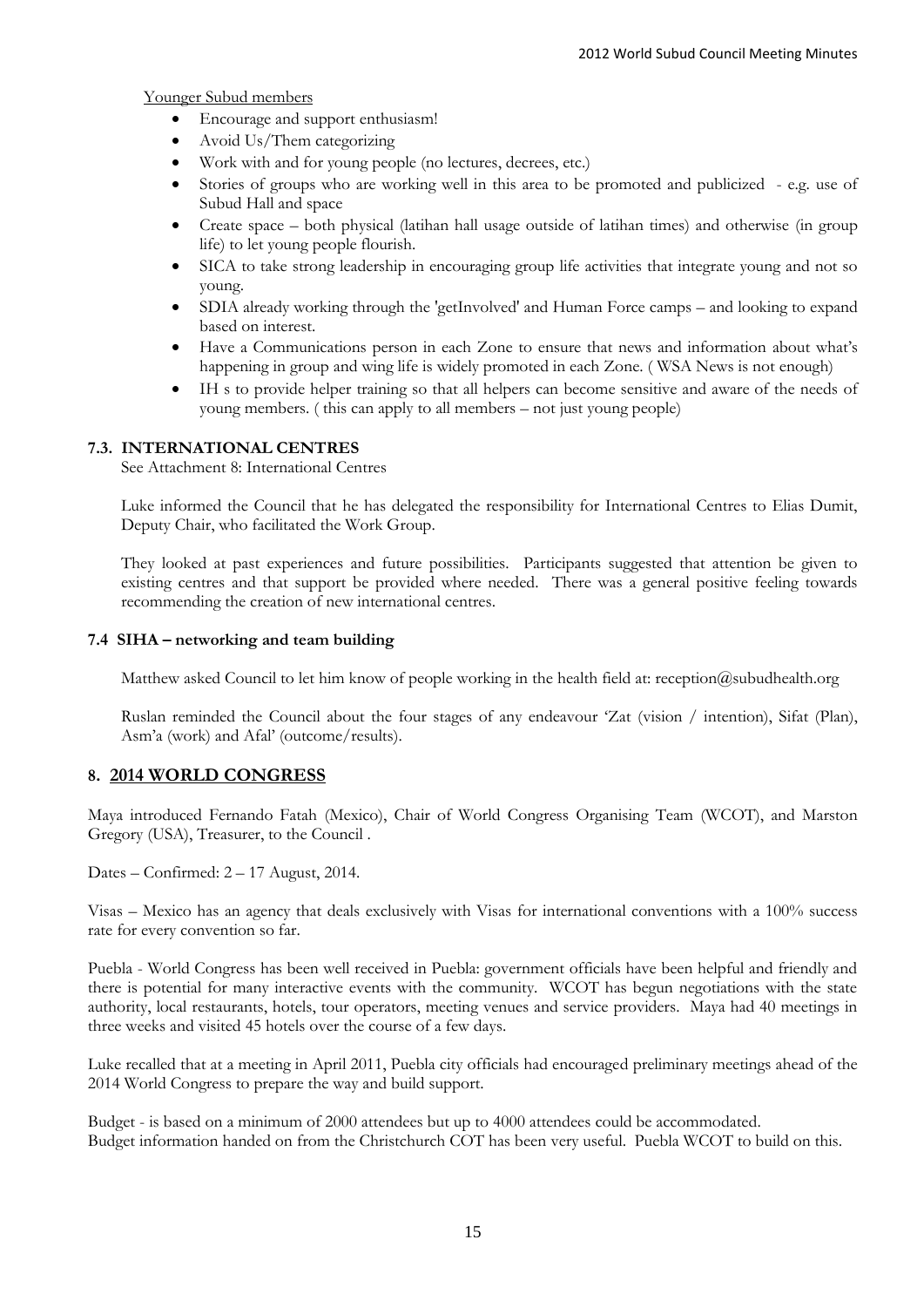Tax exemption - As an international organisation, WSA is eligible for tax exemption status on venue hire, equipment, hotels. Overseas members, when making credit card purchases in Puebla, will also be eligible for this exemption.

An online registration system called 'Cvent' has been chosen after considerable investigation. One of the strong points is that it offers 24 hour technical support.

Sustainability - There is a clear intention for the World Congress to be socially just, sustainable and 'green'. The logo competition is still open and all entries will be sent to the Council for selection. A meeting is planned for January 2013 for all wings representatives, WSA Executive and the WCOT.

Support - Fernando noted that the continued support of WSC Chair and international helpers for WCOT is very important. Since WSA and WCOT met in April 2011, Zone 7 Council has been dong latihan with the WCOT. In the last two to three months there have been some accidents and incidents of note amongst the WCOT.

WCOT feels the need to 'open the space' among the members and national helpers of Mexico.

At this stage, WCOT is small in numbers and there is an intention to include members from other Zone 7 countries i.e. Surinam and Cuba as the WCOT team adds in new project team leaders.

The Council formed groups to work on the **content** for the World Congress and **a registration fee structure**. It was generally felt that the content of the World Congress should be an energetic, joyful, transformational experience filled with latihan and creativity. Luke added: Reaching out to all communities, faiths and cultures, providing evidence of Subud activity in the world in every area.

Care should be taken to limit the number of workshops with an emphasis on doing things together. The sense of the WSC meeting was to facilitate as many young members as possible to participate and attend the World Congress Luke noted that it will be possible to create a Congress space within the Conference Centre to suit our particular needs.

Following discussion the council agreed:

## **Registration Fee Structure:**

- One fee for all with special discounts for those who need help based on personal circumstances rather than the economic situation of the country of residence
- Air miles to venue may be taken into consideration e.g. more expensive from Australia than from USA
- $\bullet$  Help for families with children, 65+ year olds, students
- Make clear what the registration fee covers e.g. hire of facilities; sound systems; equipment; insurance etc.
- Compare and publish costs of World Congress with costs of other conferences
- Identify potential sponsors, enterprises, advertising revenue to offset costs
- Volunteering at Congress: offer youth more fun opportunities; translators will be a major need.

#### Suggestions:

Send a friend to congress

Negotiate a deal with Star Alliance Group for cheaper air fares on multiple global airlines to a single destination.

#### Congress theme:

After further discussions and some testing the main emphasis was on developing the latihan with a sense of fun, joy, creativity; an emphasis on coming together, not getting divided up by participation in too many workshops.

Puebla has been known as 'the city of angels'. One suggestion was to create a sculpture of angels that could be donated to the city.

#### **9. WSA ARCHIVES**

See Appendix 1: WSA Archives Report to WSC meeting June 2012

Armand Bisson, WSA Archives Coordinator, presented a full and detailed report on the current situation of WSA's archives including the digitization process of Bapak's talks recently completed by Memnon, an international audio digitization company based in Belgium.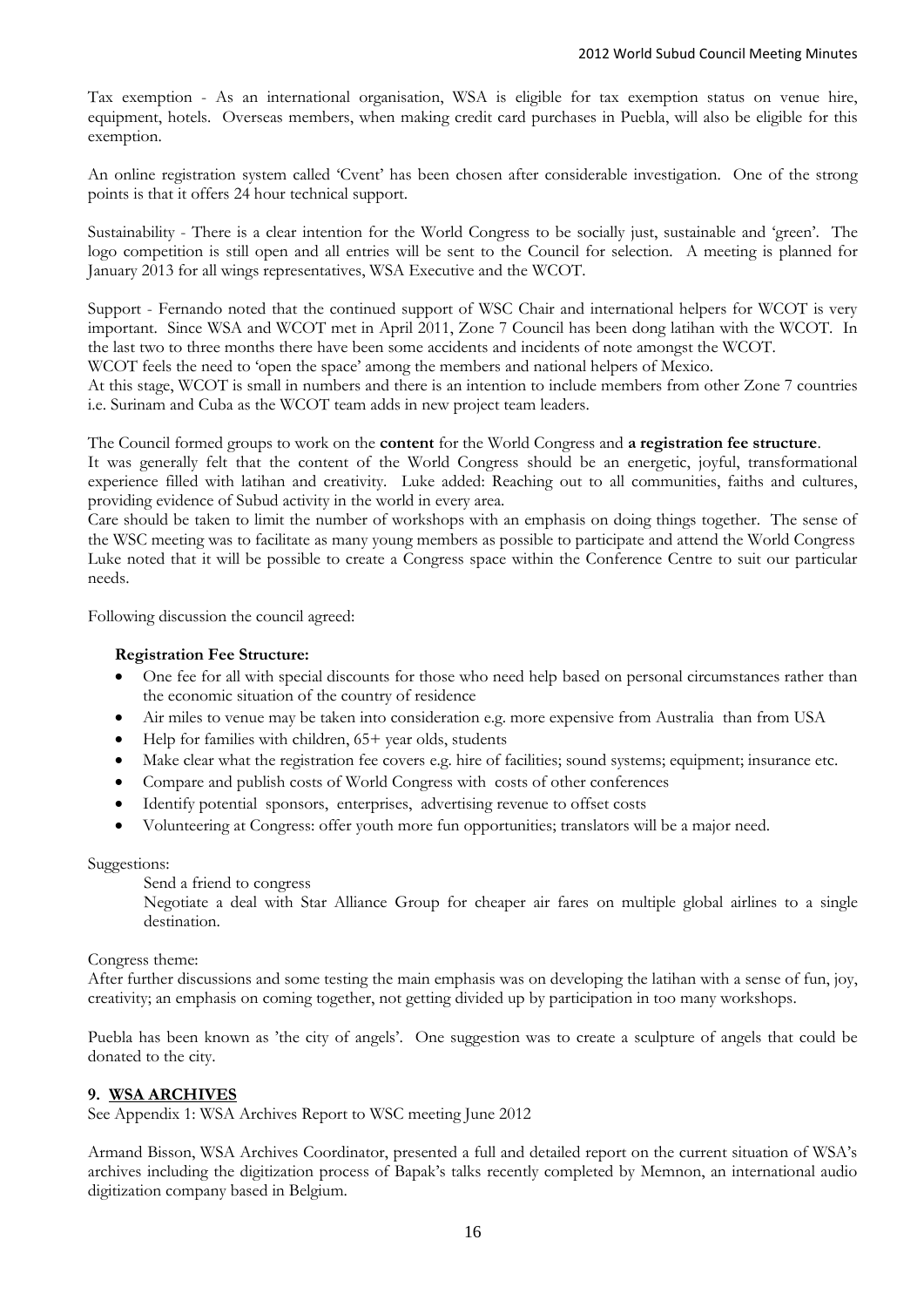In his report, Armand explained that the function of the Archives is to collect, preserve and maintain quality and make archives accessible. Plans for a codification system soon to be put in place, funds permitting, were also set out in detail, as is the budget for preservation of talks and on-going maintenance costs. Traceability of Talks, i.e. identification and location of originals and copies is also very important.

In the event of Memnon no longer being in business, it is important to develop a contingency strategy for maintenance of WSA Archives. Finally, Armand said that the main objectives of WSA Archives is to maintain responsible ownership, act professionally as normal archives managers/archivists; to preserve these materials in perpetuity in the name of Subud; to be of service to the membership and to function cost effectively.

Note: The archives remain the property of WSA. MSF has undertaken to raise funds to support and implement the WSA Archives program in the name of WSA i.e. on behalf of both the WSA Executive and all Subud members. These expenses are shown in WSA's Budgets as a grant from MSF.

There is a long-term collaboration between WSA and MSF in relation to Archives. Bachtiar noted that the Archives fundraising is like a pipeline that can fill with money and resources and support Archives and related projects into the future.

The current MoU expires in December 2012.

## **10. FUNDRAISING / FINANCE & BUDGETS**

## **10.1. Fundraising**

See Appendix 2. WSA Fundraising Strategy 2012 -14 v1

Hammond delivered the WSA & WSA Archives/MSF Coordinated Fundraising Strategy for 2012 – 2013, as outlined by Stuart Cooke who joined the meeting later in the day via skype.

## **10.1.1. Pledge system**

Stuart Cooke outlined plans for developing a computerised pledge system at no cost to WSA. Stuart is working with Matthew Weiss, Internet Coordinator, on this. It will be launched in 5 English speaking countries by mid-September 2012, with the aim of extending a translated version to other non-English speaking countries by February 2013. This system will be operated by the National Committees in each country in conjunction with the WSA Fundraising team. Sensitivity to cultural diversity throughout the whole process will be necessary.

Luke noted that Chile or Colombia would make good candidates for Spanish-speaking pilot countries in 2013 ; Indonesia also with appropriate processes in place, since it has nominally almost a third of all international members (4500 members)

The details of the pledge system and how it will operate were outlined to the Council, which led to the following proposal:

#### **Resolution**: **Fundraising**

The Council:

- endorses the plan to launch fundraising with the electronic pledge system devised by Stuart Cooke in mid-September 2012. The initial focus at the time of the launch will be Australia, Canada, New Zealand, the United Kingdom and the United States of America. Non-English-speaking countries (such as Indonesia and Colombia) will be included in the pledge system after March 2013;
- notes that this pledge-based fundraising drive will be discussed and agreed with the National Committees of the above countries before the launch is made; *Note: Members of the Council have been invited to provide feedback on the covering letter 'Money in Subud' which is in Dropbox.*

Proposed: Mauricio Castillio, Zone 9 Seconded: Paloma de la Viña, Zone 3 Passed: Unanimously

#### **10.2. Finances and Budgets**

See Appendix 3 WSA Financial Report to WSC;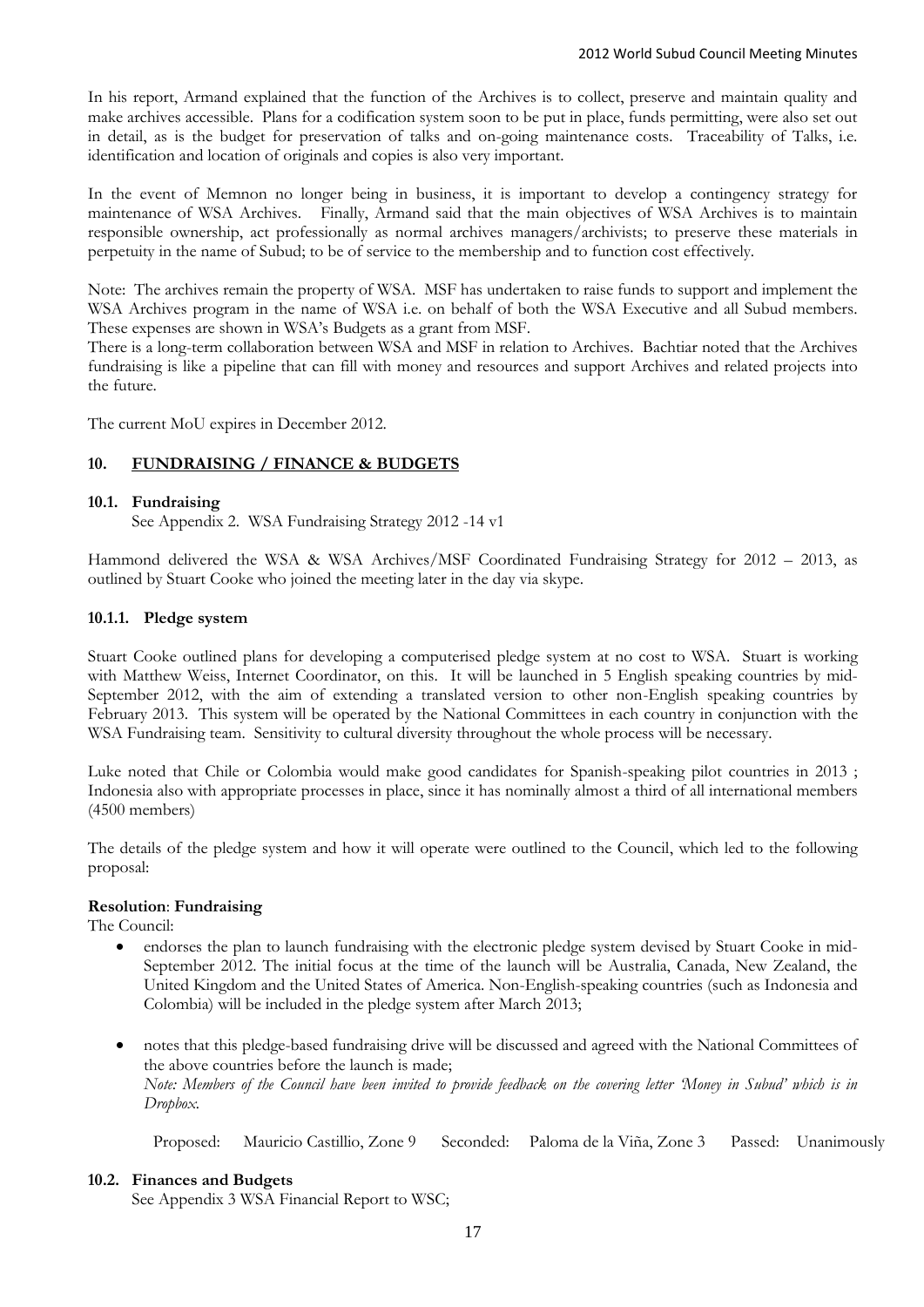Hammonds report on WSA's finances is summarised below (see Appendix 3 for full details). (Other related documents have already been circulated and uploaded to www.subud.org)

- 2011: Actual deficit was \$72k rather than the budgeted \$129k Audited accounts delivered on time
- 2012: After Week 23 the financial situation is fairly good thanks to two substantial enterprise donations and increased individual donations; some of the Zones have fallen behind with their contributions.

## **10.3. WSA 2012 Budget**

**10.3.1. Resolution:** that WSC accepts the budget for 2012 as amended and presented to Council

|         | Proposed: Dave Hitchcock, Zone 7 | Seconded:              | Robiyan Easty, Zone 4 |
|---------|----------------------------------|------------------------|-----------------------|
| Passed: | Full Council: Unanimously        | Zonal Representatives: | Unanimously           |

There was some discussion about the effects of the global financial crisis on some country's ability to contribute to WSA; remembering the inner reality of giving; the need to have systems in place; balancing an awareness of the financial needs of countries and of WSA; encouraging other countries to become active financial contributors; thinking big instead of feeling constrained by WSA's financial situation in what can be achieved.

## **10.4. WSA 2013 Budget**

4 options were presented as follows with the aim of achieving a balanced budget:

- 1. Bare Bones #1 no WSC meeting in 2013
- 2. Bare Bones #2 with reduced WSC meeting in 2013
- 3. Medium roughly the same as 2012 Budget
- 4. Needs based on actual needs

Note: Budget line balances not spent in a given year cannot be carried over to the following year.

Hammond explained that contributions sent at regular intervals throughout the year assist considerably with WSA's cash flow and the following recommendation was put forward:

## **10.4.1. Recommendation**: **Countries and zones contributions**

WSC recommends that 'country's and 'zones' contributions are spread throughout the year if possible rather than being made in a single payment.

Proposed: Hammond Peek, WSA Treasurer Seconded: Dave Hitchcock, Zone 7 Passed: Unanimously

At this point Harvey highlighted the fact that the Zonal Representatives form only a small part of the Council. He suggested that before the Zonal Representatives vote, an informal vote by the whole Council would inform the Zonal Representatives of the general feeling of the Council enabling any reservations to be addressed.

#### **10.4.2. Resolution**: **Voting Procedures**

That before the Zonal Representatives vote on any motion, the whole Council will take an informal vote on that motion.

Proposed: Harvey Peters, Zone 5 Seconded: Paloma de la Viña, Zone 3 Passed: Unanimously

Luke noted with support from Maxwell and Elias, that for some reason it remains unclear as to why under the current constitution/by-laws the WSC chair as a director remains unable to formally vote alongside fellow directors/Zone Reps. This issue to be looked into before the next WSC and for revision as necessary at World Congress, by the WSA sub-committee on Organization Development; until this is clear Luke declared his intention to continue to register his vote alongside that of his fellow directors during voting sessions.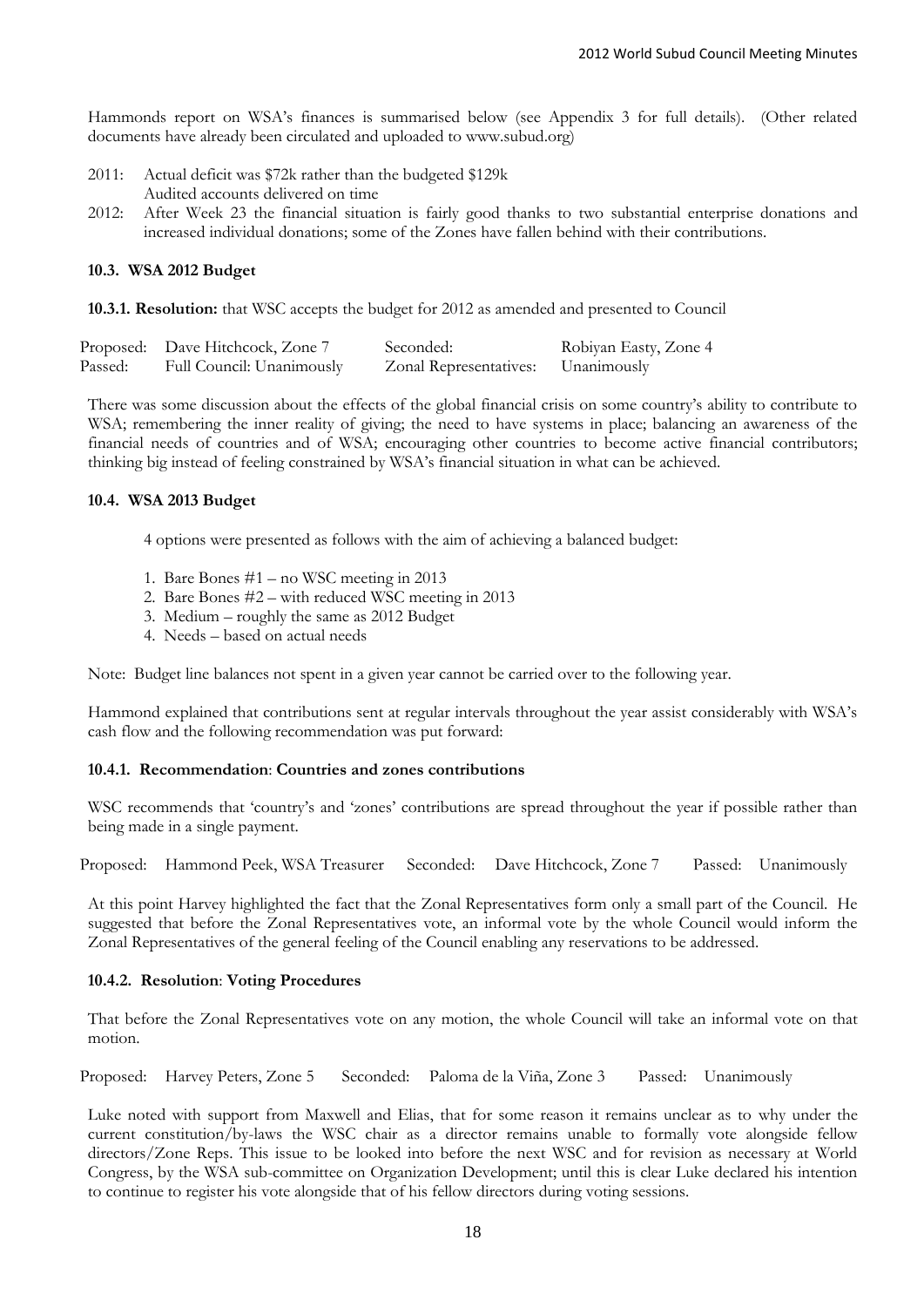Council formed two groups to discuss:

- WSA's 2013 Draft Budget
- How helpers and committees work together regarding Fundraising, Enterprise and individual contributions

The outcomes from these working Groups were reported to Council with the following resolutions and recommendations arising:

## **10.4.3. Resolution**: **WSA 2013 Draft Budget**

Motion:

It is our intention to aim for a Needs budget for 2013 as outlined, with the base position being the Medium budget in Draft v1 as amended on 25th June 2012 but with an overriding intention that we aim for a minimum of a zero or balanced budget.

Proposed: Hammond Peek, WSA Treasurer Seconded: Hadrian Fraval, Zone 1 & 2 Passed: Full Council: 1 vote against, no abstentions Zonal Representatives: Unanimously

## **10.4.4. Resolution**: **Surplus funds (also referred to as Reserves or unrestricted or "free" funds)**:

That the paper on Reserves produced by the Finance Committee be adopted and submitted to the 2014 World Congress in Puebla for ratification. With the proviso that the wording on page 3 of the \*WSA Reserves Policy document be changed to: Calculation of Reserves *to be updated annually.* \* Appendix 4

Proposed: Hadrian Fraval, Zone 1 & 2 Seconded: Dave Hitchcock, Zone 7 Passed: Unanimously

## **10.4.5. Recommendation: WSC Video**

That WSC produce a short video outlining the work of WSC, including success stories and the reasons some entrepreneurs have donated to WSC.

Whilst this was agreed in principal, it was not discussed and no budget was allocated for this.

## **11. WORLD SUBUD COUNCIL – MUHAMMAD SUBUH FOUNDATION**

Bachtiar introduced the MSF Board and emphasised how important it is to have the WSA chair on the MSF Board. Two short films have been made, one about the WSA Archives and the need for funding and the other gives the historical aspect of MSF to act as liaison between WSA, WSC and MSF.

Both MSF and Armand Bisson, WSA Archives Coordinator, working in their respective areas, arrived at a target figure of \$1 million to cover WSA's Archives expenses for the next 10 years.

Bachtiar noted that the (2011) agreement between WSA and MSF regarding the Archives needs to be renewed.

The Budget for Archives that was approved at the last WSC meeting was \$150,000. Costs for the Archive funding have increased for 2012. This is mainly due to the increase in costs for the preservation and digitisation of tapes as more tapes were found and added to those being worked on. Also the number of tapes requiring restoration was not known at the time that the Budget was approved.

900 of approximately 1200 tapes have been digitised. The work being done by Memnon in Belgium has necessitated some travel for Amalijah Thompson, WSA Archives Advisor, and further travel may be necessary in the coming year. This has increased the travel budget line. The cost of producing the fundraising film has also added an increase to the budget.

Total amount available in 2012 for project funding is \$236,000. MSF's income from its investment portfolio is decreasing due to the global financial situation and donations and endowments are also down.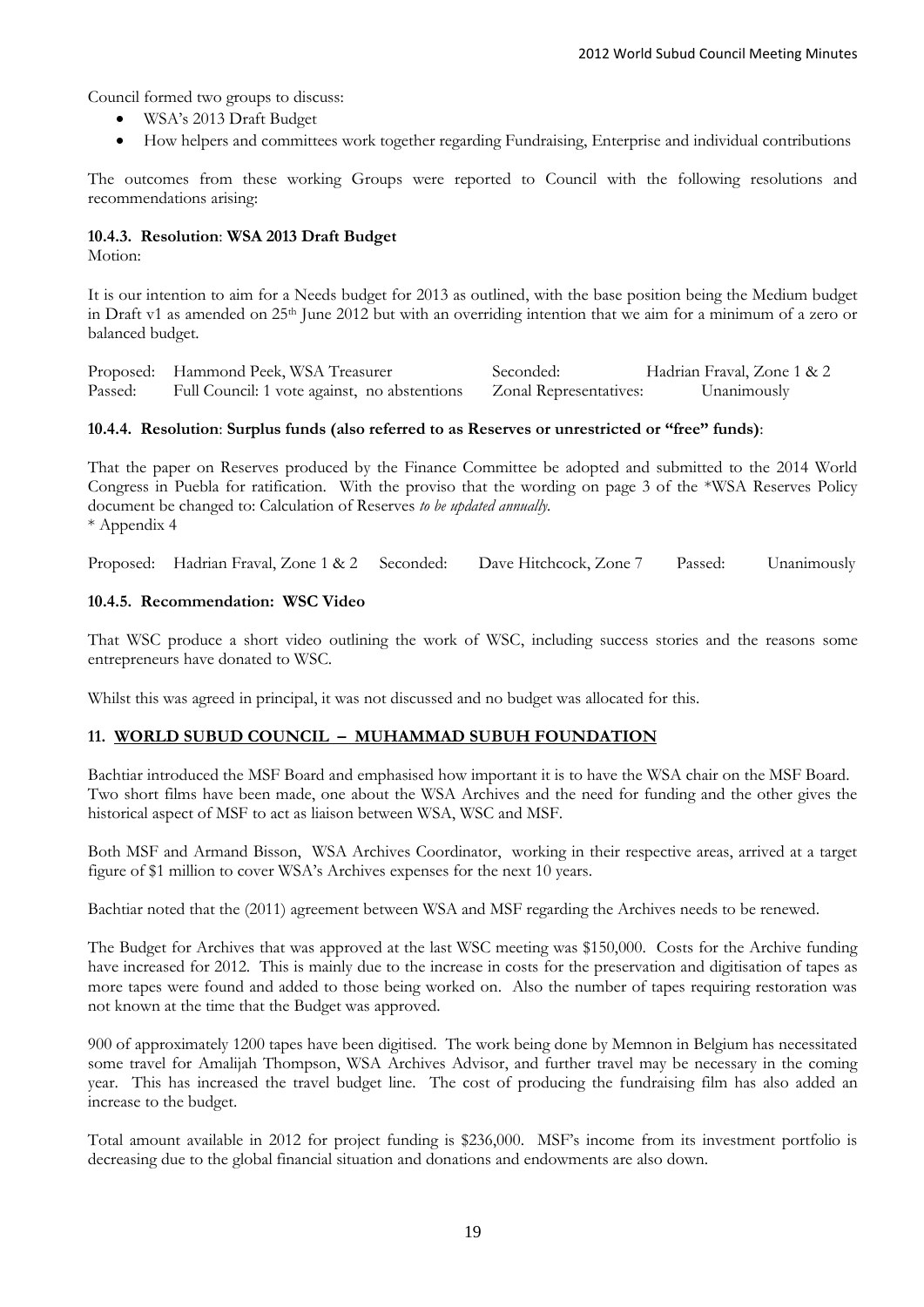\$210, 000 is required for Archives in 2012. MSF has earmarked \$40, 000 and needs to raise \$170,000. If this is not achieved, MSF's bylaws have the provision that up to 10% of the General Fund, or more if agreed by the WSA Directors, can be used.

Bachtiar reported that MSF Trustees passed a resolution in their meeting as follows:

RESOLVED: that the Board of Trustees approve, as they hereby do, presenting the following resolution to the WSA: "WSA approves that MSF implements the Archives Fundraising Campaign on behalf of the WSA. The funds resulting from the joint efforts of this campaign will be held in the MSF Archives Fund to support the WSA Archives program."

Whilst no formal voting took place, the Council took note of MSF's resolution.

No funds have been raised to date and future plans include presenting each National Committee with a fundraising package explaining the situation regarding the 'kejiwaan archives' and the need for donations to cover the costs for WSA Archives.

## **11.1. Resolution: MSF 2012 Budget**

After discussion on the revised Muhammad Subuh Foundation (MSF) budget for 2012, it is resolved that WSC agrees that the MSF uses its reserves to fund the revised 2012 Budget up to \$400,000 and approves the Revised MSF 2012 Budget.

Proposed: Hadrian Fraval, Z 1 & 2 Seconded: Luke Penseney, WSA Chair Full council: 3 abstentions Zonal Representatives Unanimous Abstentions: Luke: concerned that \$400,000 would use more than \*10% of General Fund. \* see above Ruslan: had not had enough time Hamish: this is not his field of expertise

MSF has set aside \$50,000 for support for Subud Houses (including an approved increase of \$10,000 at Luke's request in his role as MSF trustee) and \$10,000 for support of WSA programs. MSF can only support legally incorporated bodies. So for example unincorporated wings i.e. SYAI, can only apply for funding from MSF through WSC.

Luke recognised MSF's work in carrying the WSA Archives work forward.

## **11.2. Resolution: MSF proposed 2013 Budget**

That the proposed 2013 Budget for MSF as presented be approved.

| Proposed:     | Luke Penseney, WSA Chair | Seconded:                       | Dave Hitchcock, Z 7 |
|---------------|--------------------------|---------------------------------|---------------------|
| Full Council: | 1 against, 1 abstention  | Zonal Representatives Unanimous |                     |

Against: Alexandra: not enough funds allocated for youth travel Abstention: Ruslan: not enough time to consider thoroughly

#### **12. SUBUD ENTERPRISE SERVICES INTERNATIONAL**

See Appendix 5. SESI Overview

Ruslan gave a report on the work of SESI over the past year. Full details can be seen in Appendix 5

SESI asked Council to consider whether SESI should become a legally incorporated body. Results of testing were mixed and no further action was taken.

Maxwell recognised with gratitude, the work that Ruslan and his team have done in revitalising SESI.

#### **13. PRESENTATIONS**

See App. 6. SICA presentation 2012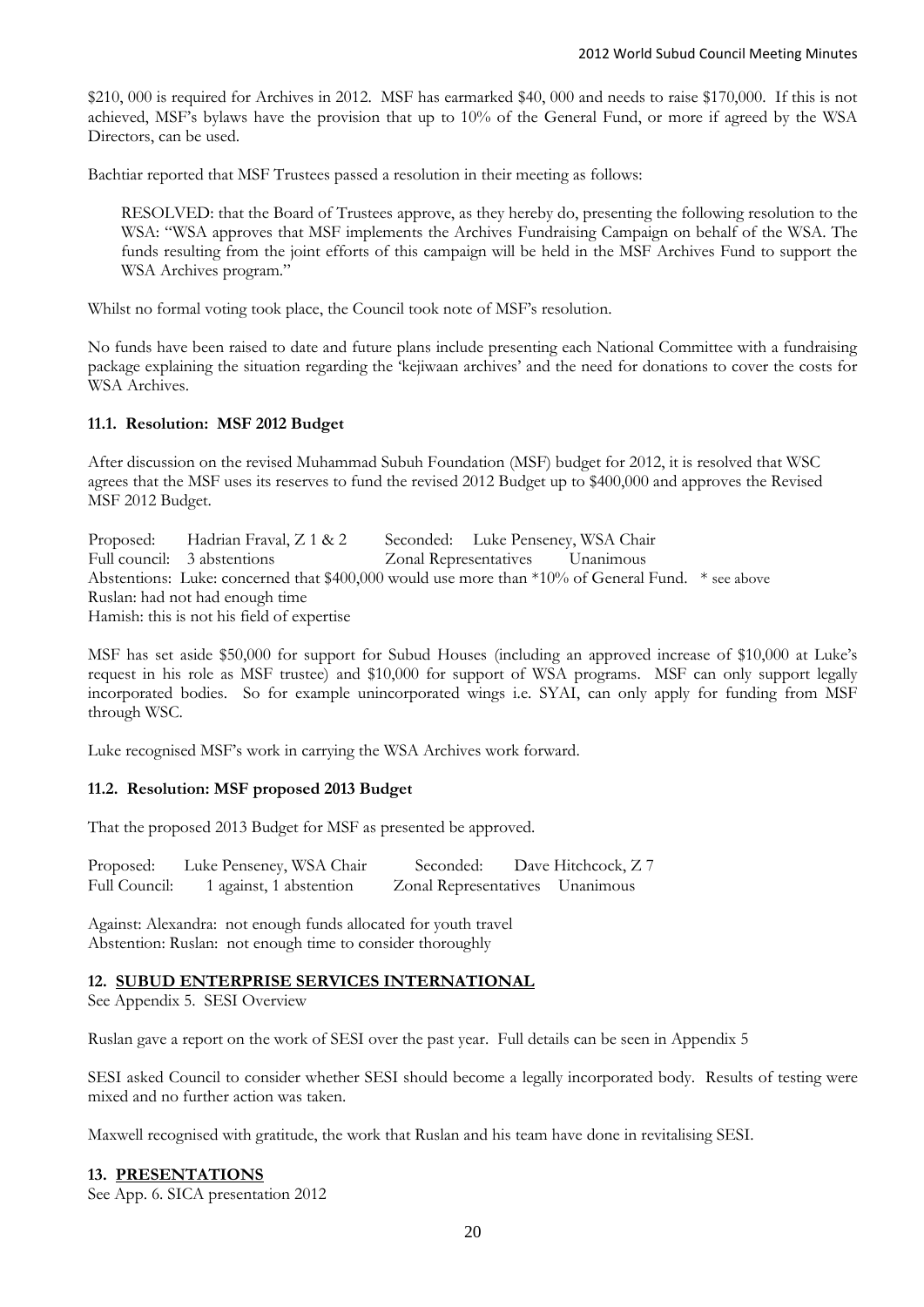The final days of the WSC meeting overlapped with the Americas Gathering also taking place at the University of British Columbia and Presentations were made available to Americas Gathering attendees as well as WSC members.

Luke Penseney gave a presentation on the work of the WSC and WSA supported by the WSA deputy chair & the executive team on stage; several members of the audience requested that the WSA make the Overview slide ppt presentations available to national committees;

Latifah Taormina and Kumari Beck gave a joint SICA/SDIA presentation; MSF premiered two films: the first about MSF in general and the second about 'The Legacy Project'. Alexandra Woodward, joined by Roland Fraval on skype, gave a presentation on SYAI and its' current projects including individual members proposed projects through IYTF for 2014 World Congress and up-coming YES Quest events.

A third film was also shown on the work of Memnon on the WSA-MSF Archives project (not available for viewing outside the Subud organization by agreement with Memnon).

## **14. 2013 WSC MEETING**

Austria has submitted a written proposal (which was circulated with reports to the Council meeting). At the meeting the possibility of holding the next WSC meeting in June/July in Poio, Spain was mentioned. It was also mentioned that there is an alternative hotel in southern Spain which might also be a possibility. It was noted that Kumari is only available in April or August. and that many have vacation time only in August.

Maya said we should look at the relative costs for venues before any testing is done.

Mauricio made a comment that due to the financial constraints of organizing the next WSC meeting, south American countries (Brazil was mentioned) are open to exploring the possibility of hosting the next WSC meeting only if necessary.

NOTE: requests for proposals to host the next WSC meeting were sent out in April 2012.

## **15. CLOSING WSC MEETING**

Continuity of roles: Luke recognised the benefit of working with Osanna Vaughn, outgoing WSA Chair, in the handover period. There was a discussion around Luke's outline proposal that the WSC recognize the role of 'past WSC/WSA chair' as part of the Council in order to ensure continuity and support for each chair's successor. Some of the WSC felt that this role did not need to be formalized as part of the Council at this stage.

Kumari noted that SDIA's outgoing chair remains on the board for 6 – 12 months. No resolution arose from ensuing discussions on this topic.

Luke requested that a) the WSA Organization review team review this; b) that the WSC revisit this at the next Council meeting that precedes Congress.

Work Groups: Elias Dumit noted that a final round in the Work Group sessions was necessary so that discussions could be refined into recommendations and avoid unnecessarily protracted working party-related activity within WSC plenaries at future Council meetings.

Resolution Review: SDIA & SICA accounts were ratified by Council.

#### **15.1. Recommendation – SICA Annual Report**

The SICA Annual Report for 2011 was received with an accompanying financial summary which was accepted by the World Subud Council.

Proposed: Hadrian Fraval, Zone 1 & 2 Seconded: Paloma de la Viña, Zone 3 Passed: Unanimous

#### **15.2. Recommendation** – **SDIA Annual Accounts**

It is resolved that the 2011 SDIA Annual accounts distributed in its annual Report were received and approved.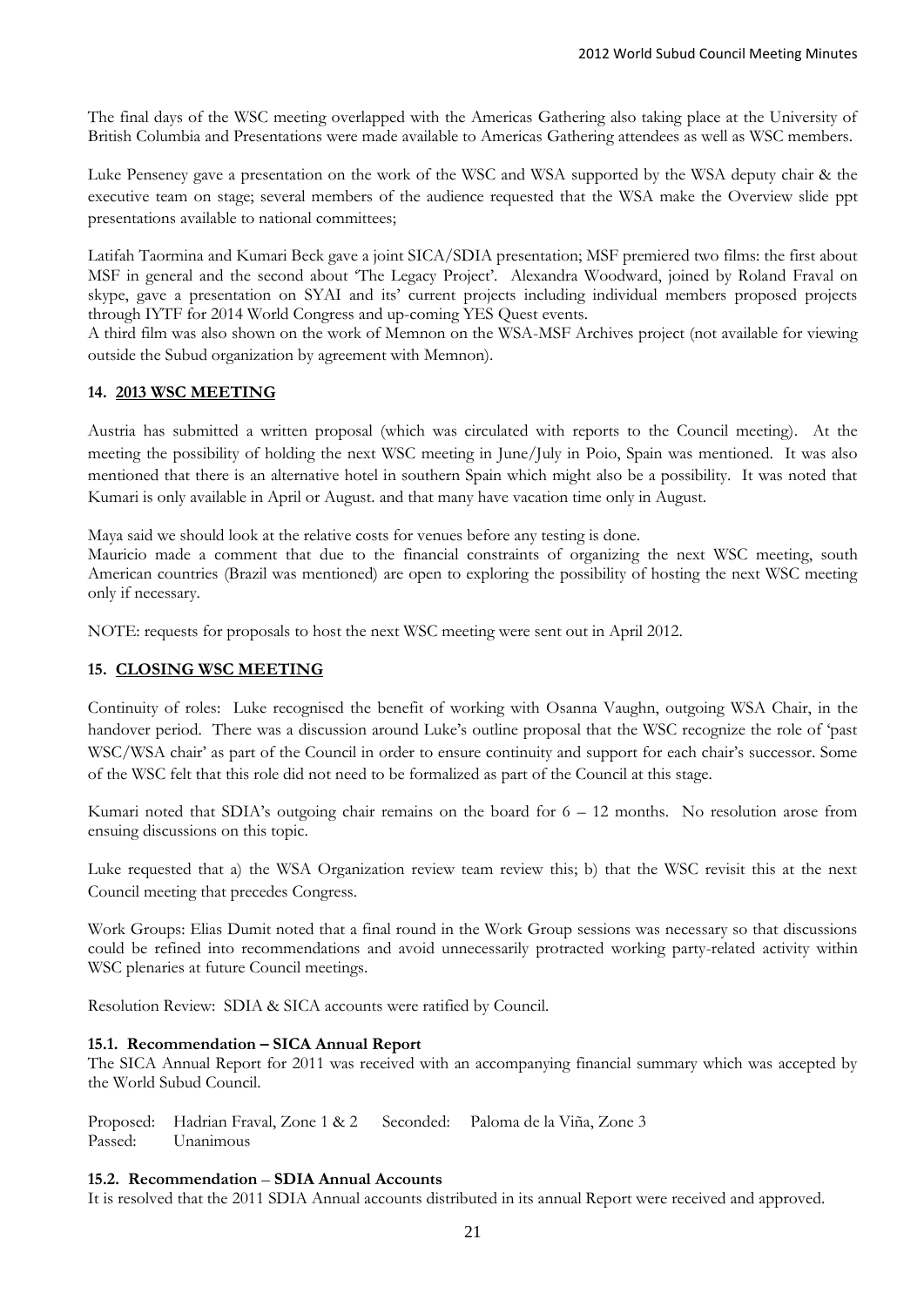Proposed: Harvey Peters, Zone 5 Seconded: Paloma de la Viña, Zone 3 Passed: Unanimous

Resolutions voted on throughout the meeting were reviewed and are incorporated in the body of the minutes and listed below.

## **16. ITEMS NOT FULLY ADDRESSED:**

#### External communications – engaging with the world

WSA's renewal of its membership in the UN multi-faith global partnership was not fully addressed at the full Council meeting. Harvey drafted a response as follows:

## Dear Gerardo Gonzalez,

Thank you for your email regarding membership of the "UN multi-faith global partnership". We have just met at our annual council meeting and the decision for this time is that we should step back from membership.

The B.o.D discussed this during a breakout session and although a formal vote was not taken, there were no objections when it was read out to the Council. A response incorporating the agreed draft has subsequently been sent to Dr. Gerardo Gonzalez, Executive Secretary, Steering Committee, UN multi-faith global partnership

SYAI

The number of coordinators appointed, how they work together during their term of office, was not discussed further. (Currently only 3 out of the original 6 youth coordinators remain active.)

Luke noted that Roland Fraval and Lucinda Young in Australia for YES Quest and Alexandra Woodward in the U.S. for Human Force projects have established a new modus operandi that underscores the importance of project focus for the SYAI team and that this approach should inform the next SYAI organizational structure.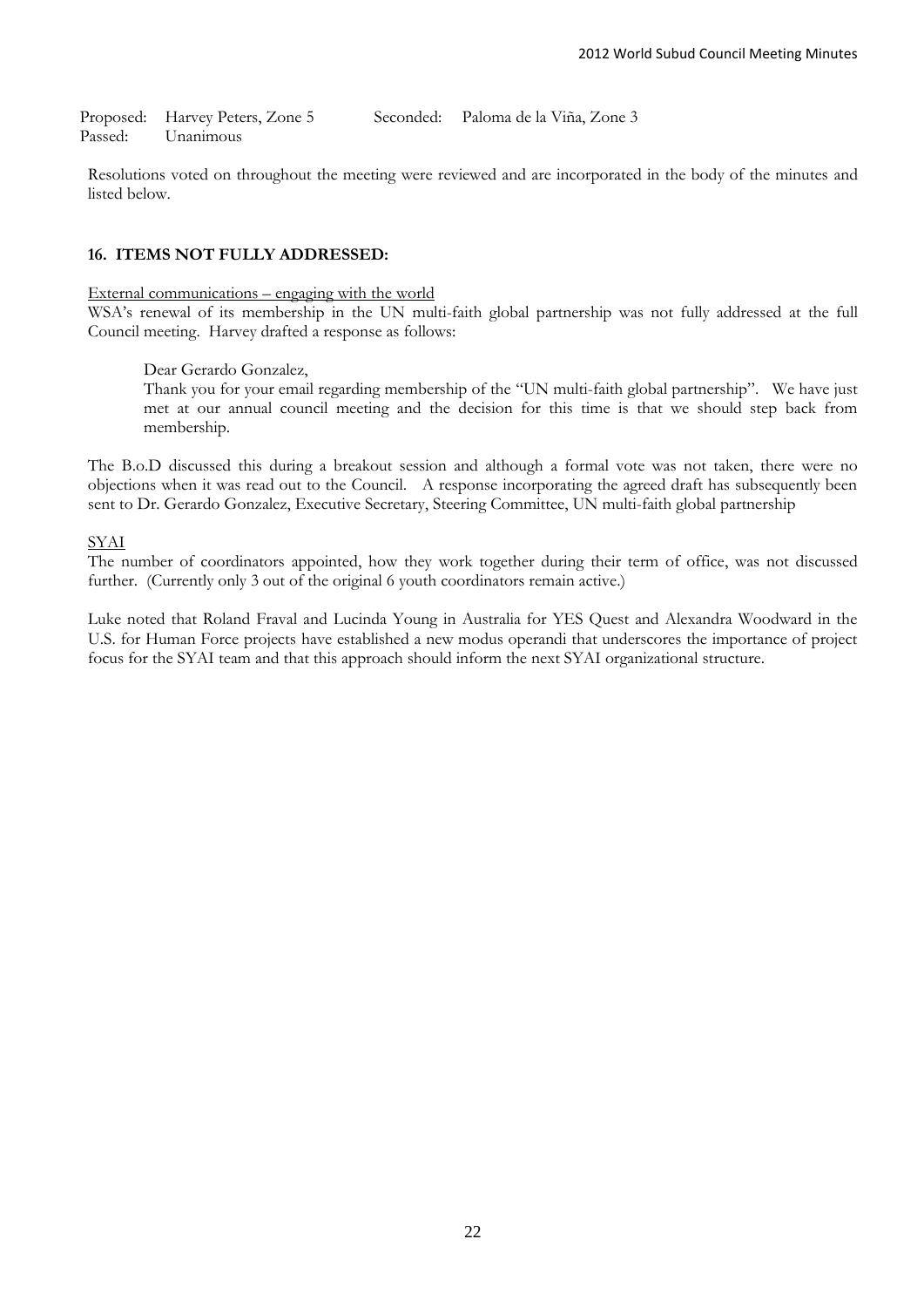## **Summary of Recommendations & Resolutions:**

NOTE: Rida Liobo Loote, Zone 6, was the only Director not present for voting at WSC Meeting, June 2012

## **1. Recommendation: SESI**

The WSC resolves that SESI forms a team, including a member of the Council, to investigate the pros and cons of establishing SESI as a legal body. The recommendations should be presented to the next council meeting.

Proposed: Luke Penseney, WSA Chair Seconded: Dave Hitchcock, Zone 7 Passed: Full Council: Unanimous Zonal Representatives: 6 in favour, 1 abstention Abstention: Testing indicated that this was not the way to go

## **2. Recommendation: SESI**

The WSC resolves that the SESI work program continues as presented at this meeting (see Attachment 1a: SESI Work Program) to establish its appropriateness for the needs of the WSA.

| Proposed: Dave Hitchcock, Zone 7 | Seconded: Robiyan Easty, Zone 4  |
|----------------------------------|----------------------------------|
| Passed: Full Council: Unanimous  | Zonal Representatives: Unanimous |

## **3. Recommendation: SESI**

The WSC supports and endorses the work of SESI as a facilitator of Subud Enterprises.

Proposed: Luke Penseney, WSA Chair Seconded: Harvey Peters, Zone 5 Passed: Full Council: 1 against Zonal Representatives: 1 abstention Against: Elisabeth: recommended testing about this issue Abstention: Paloma: not enough time to consider this issue

#### **4. Recommendation: Consensus**

It was agreed by the working groups that we need an agreed written definition of our (WSA members) accepted understanding of 'consensus' within Subud and how we function by consensus, so that this definition can be made available to anyone asking how we understand the meaning and implementation of consensus-based decisionmaking.

Definition to send to countries for their discussion, review and final approval:

Consensus is not 100% agreement. WSA states in its bylaws that "WSA shall seek consensus in decision making". Consensus within Subud is a process leading to a decision.

The process of consensus within Subud is arrived at the time of voting. If a vote is not unanimous but there is a majority of 75% or more (this is a figure based on historical reality) the other 25% or less are given the time and space to be heard, that they are carefully listened to, that their ideas are taken into consideration and written down. Following these exchanges a new vote would be taken and then the minority, if still not in agreement would be asked whether they accept the majority vote If the minority still do not accept the majority view, then the views of the minority having been noted, the motion will be considered to be carried.

**Recommendation:** The above description can be put to the countries for perusal and acceptance on the understanding that we are creating our definition, not trying to agree the understanding of the word consensus of each language and culture.

Proposed: Paloma de la Viña, Zone 3 Seconded: Dave Hitchcock, Zone 7 Passed: Unanimous

## **5. Recommendation: Overlap terms**

It is recommended that: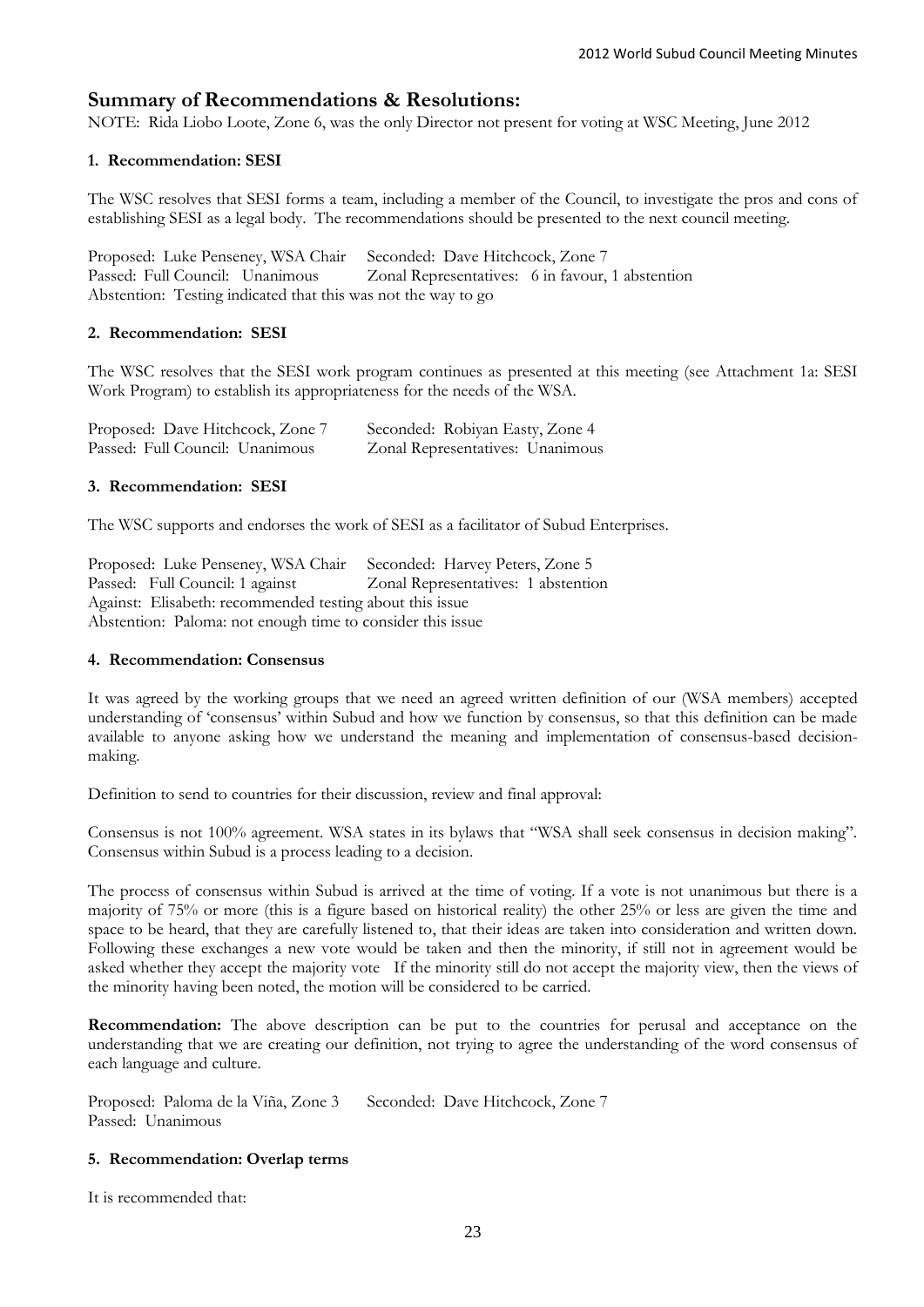Council begins this process and informs the executive before the end of the year that this has been implemented.

ALL zones choose their new Zone Representatives up to 6 months before World Congress so that there is a transition time when the out-going and incoming Zone Representatives work together so that the new Zone Representative is clearly aware of the issues/projects that are currently being dealt with.

Some form of overlap within the Executive team, similar to the situation that occurred following continuation of some executive members from the last term to the new has been very beneficial and we recommend that it recurs in future.

All WSA Wing representatives are also requested to work with the incoming teams.

Proposed: Dave Hitchcock, Zone 7 Seconded: Robiyan Easty, Zone 4 Passed: Unanimous

NOTE: The understanding is that the ZR is appointed by the Zone at the Zone Meeting and takes up the role at one world congress and continues to the next world congress.

#### **6. Recommendation: WSA membership**

1) The WSA membership form needs to be re-written integrating among others things:

A) Benefits and obligations of member countries, meaning: "what does WSA offer to its member countries, what are the responsibilities or obligations of the member countries towards WSA"

B) Include a copy of the bylaws, mission statement, as well as the MOU (which includes protection of name, symbol and Bapak and Ibu's written works) and obtain a written acceptance of them.

C) Agree to and accept the WSA structure (zones, areas, national organisations) and adhere to following and participating in that structure

D) There must be a minimum of 10 members and an established national organisation (legally incorporated or not) with committee and helper Dewan.

Proposed: Hadrian Fraval, Zone 1 & 2 Seconded: Rodrigo Mudarra Michelena, Zone 8

Passed: Full Council: Zonal Representatives: 1 against

Against: Mauricio Castillio, Zone 9: Chile and Argentina declined to sign the Memorandum of Understanding (MoU) some years ago. The main reason was that Chile and Argentina cannot legally transfer the copyright for the Subud symbol and name to an international organization. Subud is however legally established in these countries. We understand that a Memorandum of Understanding (MoU) does not constitute a legal document but Chile and Argentina feel that any document they sign needs to be consistent with the countries' laws. Additionally Chile and Argentina do not see how in practice WSA can protect the Subud symbol and name in countries if WSA does not know the local laws. Subud Peru has expressed similar feelings to Chile and Argentina.

2) Financial commitment of a country is a membership fee of \$US100 per year which the WSA Treasurer or WSA Secretary would automatically remind members that membership fees are due at the beginning of the year. Countries that do not make their payment by 30 June (unless special dispensation is granted) would not have voting rights. (Currently only 36 of the 56 member countries pay anything to WSA).

Countries requesting special dispensation are required to send in a request with rationale for their fees to be waived before 30 June

Proposed: Paloma de la Viña, Zone 3 Seconded: Harvey Peters, Zone 5 Passed: 1 abstention

Abstention: Robiyan Easty, Zone 4: on the grounds that a fee of US \$100 is too high for some countries.

3) There are two types of membership: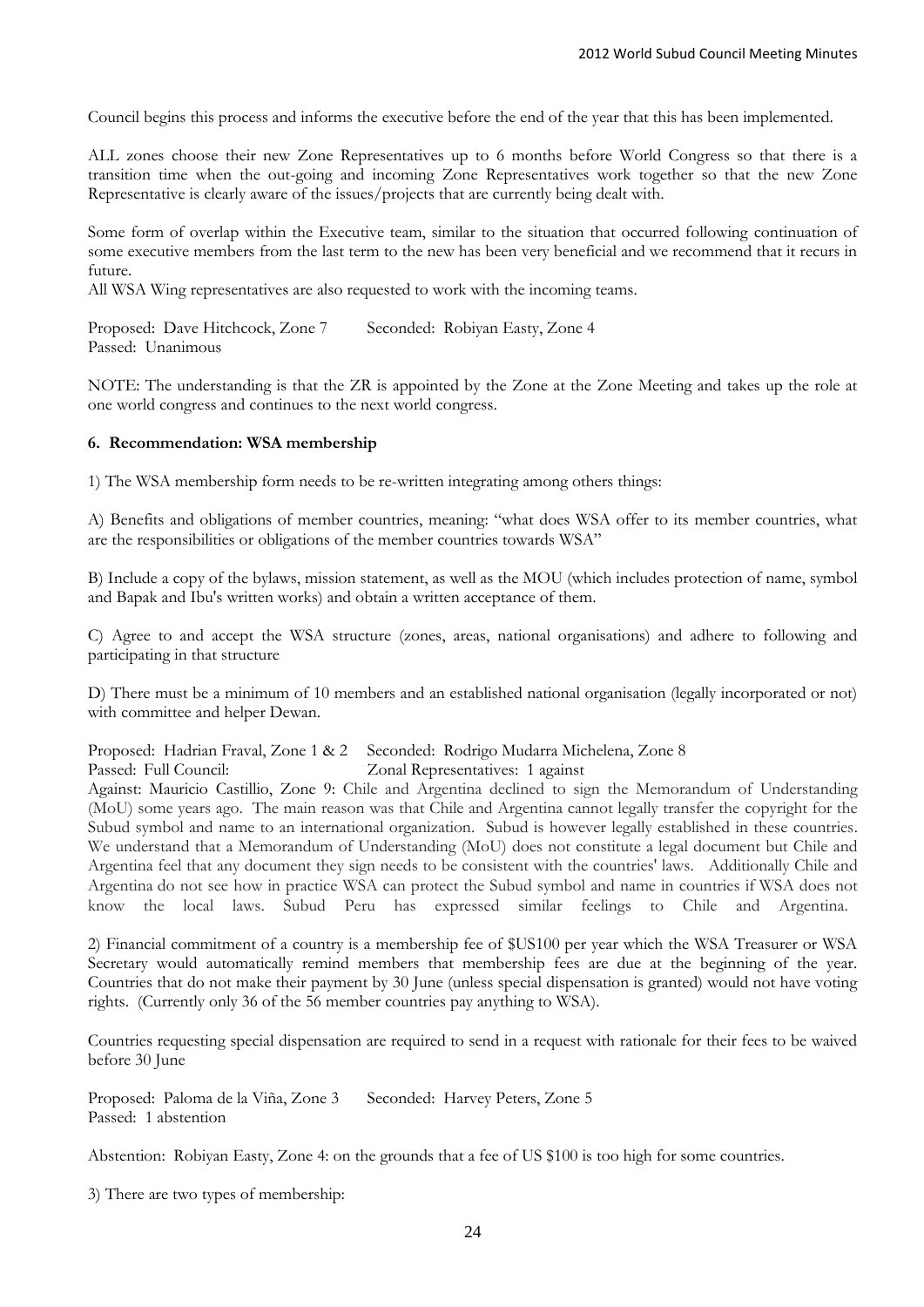A) Full membership with Voting rights: These would be countries fulfilling A, B, C & D or WSA Membership Resolution in point 1, above.

B) Associate membership with no Voting rights are countries with less than 10 members or that do not fulfil criteria A,B,C above.

The aim being that they work towards becoming a full voting member. These countries would participate in discussions but would not have a vote.

Proposed: Harvey Peters, Zone 5 Seconded: Paloma de la Viña, Zone 3 Passed: 1 vote against

Against: Mauricio Castillio, Zone 9: did not agree with po**int 1 and therefore cannot agree with point 3.**

#### **7. Recommendation: Membership Form**

That the WSA Executive and the Zone Representatives will work with countries to come to an accepted proposal for a new Membership form for ratification at World Congress.

This new membership form would be re-signed by all countries every 4 years or at World Congresses. If a country no longer fulfils the criteria of a voting member then the WSC, through its Zone Representative, should dialogue with the country before it ceases to be a full voting member country and become an associate member country i.e. non-voting.

| Proposed: Paloma de la Viña, Zone 3 | Seconded: Mauricio Castillio, Zone 9 |
|-------------------------------------|--------------------------------------|
| Passed: Full Council: 1 abstention  | Zonal Representatives: Unanimous     |

Abstention: Ruslan Morris, SESI Coordinator: not present for discussion on this topic

#### **8. Recommendation: MSF as founder of YMS**

The World Subud Council (WSC) recognises the importance of the appointment of the Muhammad Subuh Foundation (MSF) as the Founder (Pendiri) of the Yayasan Muhammad Subuh (YMS) and the Yayasan Subud (YS), and endorses the request to both Yayasans to make such an appointment and recommends that such appointment is made before further work on the WSHPP concept plan and heritage process continues.

Proposed: Paloma de la Viña, Zone 3 Seconded: Luke Penseney, WSA Chair Passed: Full Council: Unanimous

#### **9. Recommendation: SESI**

The WSC supports the development of major enterprises and recognises SESI's role in reviewing such major enterprises. An example of such a major enterprise could be the current palm oil initiative in Kalimantan. SESI would review and inform Subud members of the investment opportunities if it determines the project is feasible.

Neither WSC nor SESI endorses investment in Karmana and will not endorse investment in any other company or investment opportunity reviewed by SESI. It strongly recommends that prospective investors seek professional advice. This disclaimer should appear on every page of information about prospective investments issued by Karmana to Subud members.

| Proposed: Hadrian Fraval, Zone 1 & 2 Seconded: Dave Hitchcock, Zone 7 |                                  |
|-----------------------------------------------------------------------|----------------------------------|
| Passed: Full council: 2 abstentions                                   | Zonal Representatives: Unanimous |

Abstentions: Elisabeth: Too complex to understand. Elaina: Not present for discussions

#### **10. Recommendation: SESI**

The WSC accepts the resignation of Ruslan Morris as Coordinator of SESI as of 30 September 2012, or sooner if a new SESI Coordinator is in place and he has handed over the work to his successor.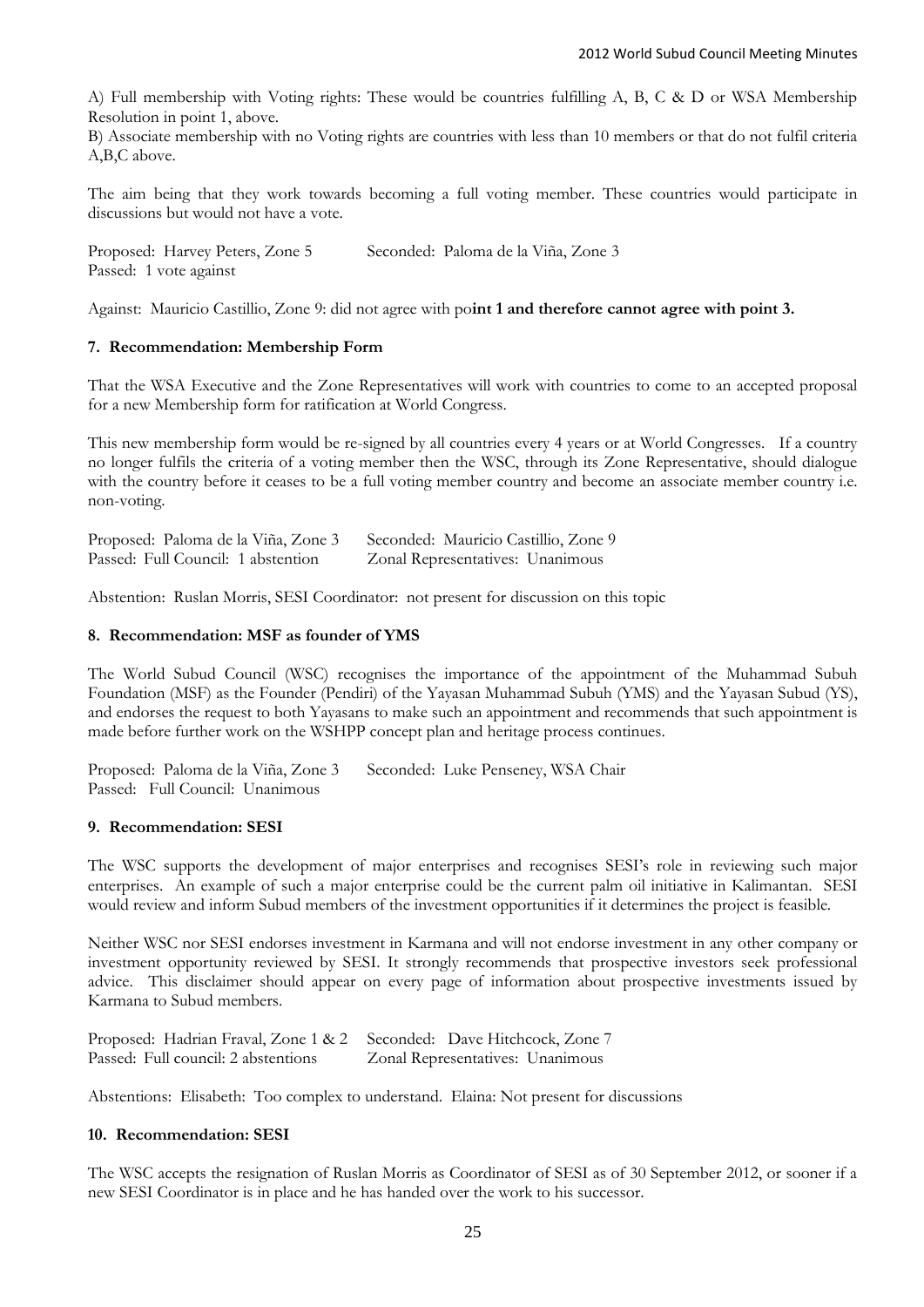| Proposed: Paloma de la Viña, Zone 3 | Seconded: Robiyan Easty, Zone 4  |
|-------------------------------------|----------------------------------|
| Passed: Full Council: Unanimous     | Zonal Representatives: Unanimous |

## **11. Resolution: Mission Statement**

That the amended mission statement (below) be put to member countries for their perusal and ratification.

WSA Mission Statement

Preamble:

The name Subud is a contraction of three Sanskrit words: 'Susila, Budhi and Dharma'. These words represent the possibility to surrender to the divine power that can touch our inner nature, allowing it to effect change from within that will lead to the qualities of a true human being.

Subud is open to all persons regardless of their religion, race or nationality or life style. The spiritual practise of Subud described above, does not require the acceptance of any dogma but exists to unite human beings through a common worship of God (as per UN description of Subud)

Mission:

The mission of the WSA network through its member countries and affiliates partner organisations is to foster the spiritual training (latihan kejiwaan) that comes from within of the individual Subud members, as well as the beneficial use of the spiritual practice of Subud, including the development of individual talents. The WSA network nurtures the worldly expressions of this practice that benefits society, aiming towards a more peaceful world in which humans can enjoy a healthier inner and outer environment.

The rest of the prior version is seen as not pertaining to the mission, but rather to the how it is put into practice.

| Proposed: Dave Hitchcock, Zone 7    | Seconded: Harvey Peters, Zone 5  |
|-------------------------------------|----------------------------------|
| Passed: Full council: 2 abstentions | Zonal Representatives: Unanimous |

Abstentions: Ruslan Morris, SESI Coordinator: not had enough time to consider this issue; Latifah Taormina, SICA Chair: was not present at working group. She also noted that it may be required by US law to have a nondiscrimination clause in non-profit organisations incorporated in the US. May be required in the Constitution but not in the Mission Statement.

#### **12. Recommendation: SYAI**

#### **Volunteering**

1. The matter of volunteering at [world] congresses in return for discounted registration fees should be reanalysed in collaboration with the WCOT.

2. While it is recognized that this issue does not affect only the youth, SYAI offers to lead the discussion with the support of the WSC at large.

#### **International Youth Travel Fund (IYTF)**

a) That the WSC supports the efforts to formulate fundraising strategies to build the International Youth Travel Fund (IYTF) in preparation for the World Congress in Puebla 2014.

b) WSC recognises the proposals and initiatives put forth by young Subud members around the world and sees them as an opportunity to support the growth of the youth community. The 'projects' part of the SYAI budget can be used for seed funding in support of youth projects as the SYAI Team deems fit. The SYAI team will work on creating a supervisory body that will provide project support and oversight of the projects that receive seed funding.

|                                 | Proposed: Hadrian Fraval, Zone 1 & 2 Seconded: Rodrigo Mudarra Michelena, Zone 8 |
|---------------------------------|----------------------------------------------------------------------------------|
| Passed: Full Council: Unanimous | Zonal Representatives: Unanimous                                                 |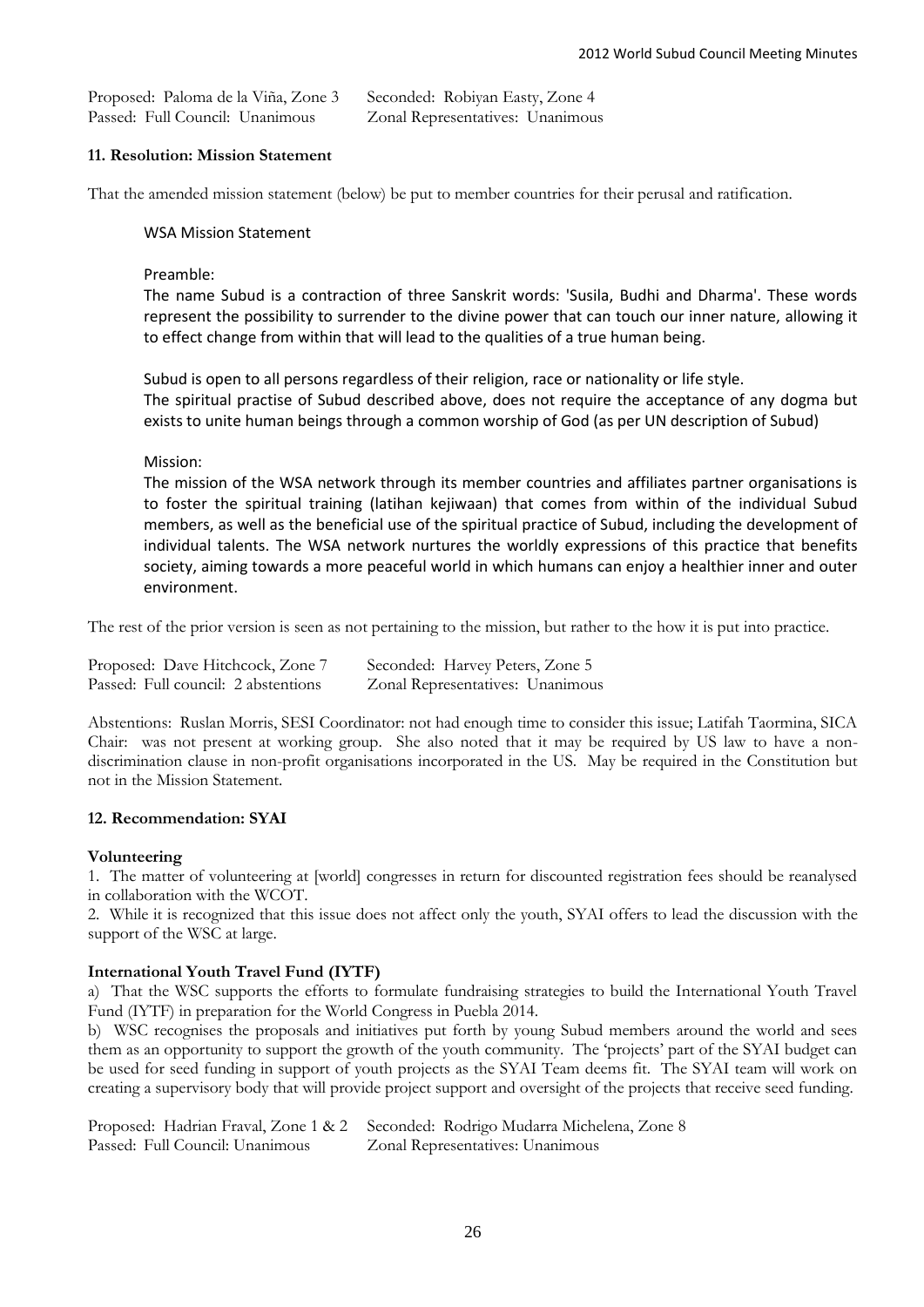## **13. Resolution: Fundraising - The Council:**

- endorses the plan to launch fundraising with the electronic pledge system devised by Stuart Cooke in mid-September 2012. The initial focus at the time of the launch will be Australia, Canada, New Zealand, the United Kingdom and the United States of America. Non-English-speaking countries (such as Indonesia and Colombia) will be included in the pledge system after March 2013;
- notes that this pledge-based fundraising drive will be discussed and agreed with the National Committees of the above countries before the launch is made;

*NOTE: Members of the Council have been invited to provide feedback on the covering letter 'Money in Subud' which is in Dropbox.*

Proposed: Mauricio Castillio, Zone 9 Seconded: Paloma de la Viña, Zone 3 Passed: Unanimously

## **14. Proposal: WSA 2012 Budget**

that WSC accepts the budget for 2012 as amended and presented to Council

| Proposed: Dave Hitchcock, Zone 7  | Seconded: Robiyan Easty, Zone 4    |
|-----------------------------------|------------------------------------|
| Passed: Full Council: Unanimously | Zonal Representatives: Unanimously |

#### **15. Recommendation: Countries and zones contributions**

WSC recommends that 'countries' and 'zones' contributions are spread throughout the year if possible rather than being made in a single payment.

Proposed: Hammond Peek, WSA Treasurer Seconded: Dave Hitchcock, Zone 7 Passed: Unanimously

#### **16. Resolution: Voting Procedures**

that before the Zonal Representatives (B.o.D.) vote on any motion, the whole Council will take an informal vote on that motion.

Proposed: Harvey Peters, Zone 5 Seconded: Paloma de la Viña, Zone 3 Passed: Unanimously

#### **17. Resolution: 2013 Draft Budget**

Motion:

It is our intention to aim for a Needs budget for 2013 as outlined with the base position being the Medium budget in Draft v1 as amended on 25th June 2012 but with an overriding intention that we aim for a minimum of a zero or balanced budget.

Proposed: Hammond Peek, WSA Treasurer Seconded: Hadrian Fraval, Zone 1 & 2 Passed: Full Council: 1 vote against, no abstentions Zonal Representatives: Unanimously

#### **18. Resolution: Surplus funds (also referred to as Reserves or unrestricted or "free" funds):**

That the paper on Reserves produced by the Finance Committee be adopted and submitted to the 2014 World Congress in Puebla for ratification.

With the proviso that the wording on page 3 of the \*WSA Reserves Policy document be changed to: Calculation of Reserves to be updated annually.

\*Appendix 4. WSA Reserves Policy

Proposed: Hadrian Fraval, Zone 1 & 2 Seconded: Dave Hitchcock, Zone 7 Passed: Unanimously